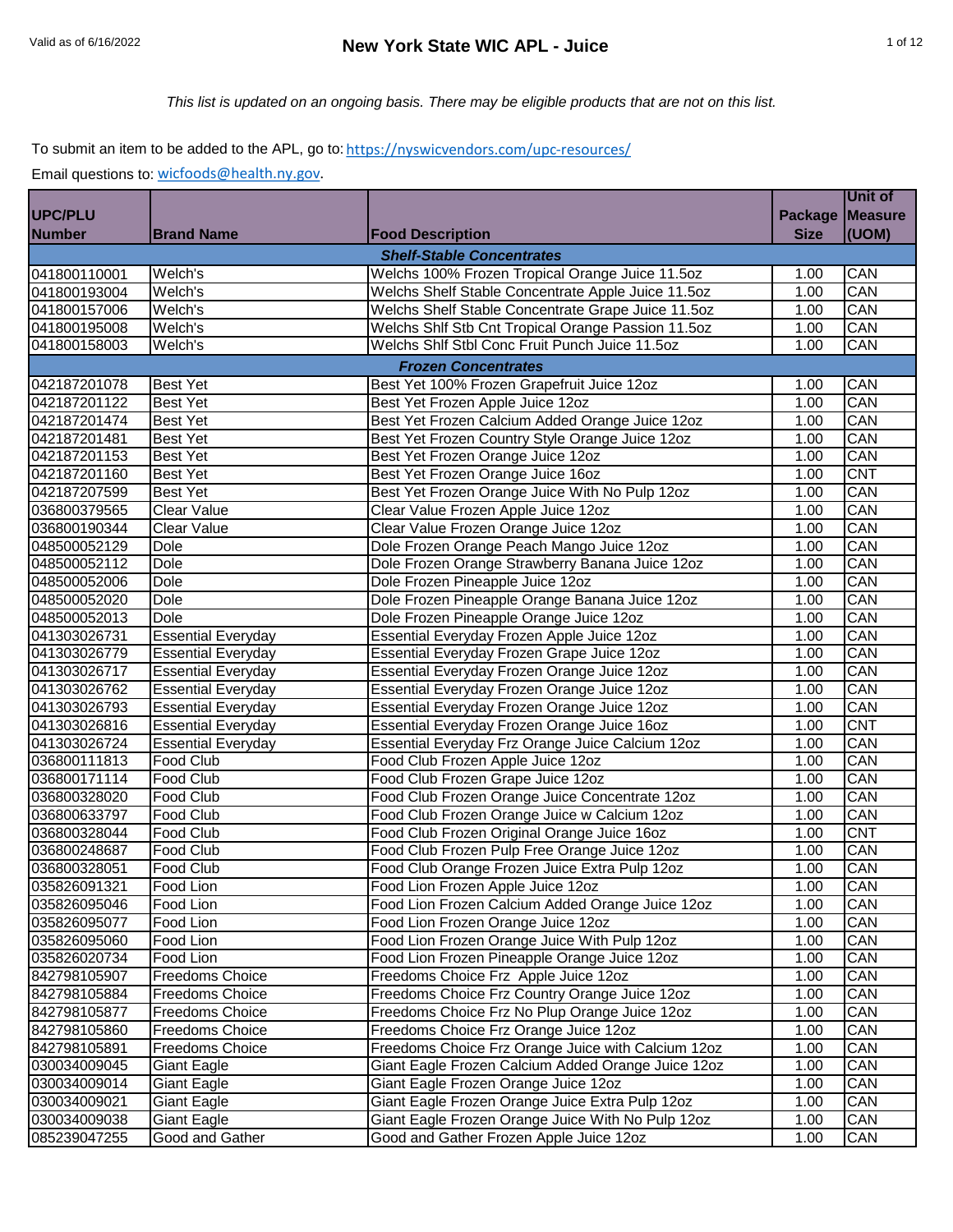|                |                        |                                                    |                    | Unit of        |
|----------------|------------------------|----------------------------------------------------|--------------------|----------------|
| <b>UPC/PLU</b> |                        |                                                    | <b>Package</b>     | <b>Measure</b> |
| <b>Number</b>  | <b>Brand Name</b>      | <b>Food Description</b>                            | <b>Size</b>        | (UOM)          |
| 085239047248   | <b>Good and Gather</b> | Good and Gather Pulp Free Frozen Orange Juice 12oz | 1.00               | CAN            |
| 041331092302   | Goya                   | Goya Frz Orange Juice 12oz                         | $\overline{1}$ .00 | CAN            |
| 078742352282   | <b>Great Value</b>     | Great Value Frozen Apple Juice 12oz                | 1.00               | CAN            |
| 078742430843   | <b>Great Value</b>     | Great Value Frozen Country Style Orange Juice 12oz | 1.00               | CAN            |
| 078742229799   | <b>Great Value</b>     | Great Value Frozen Grape Juice 12oz                | 1.00               | CAN            |
| 078742122373   | <b>Great Value</b>     | Great Value Frozen Orange Juice 12oz               | 1.00               | CAN            |
| 078742371672   | <b>Great Value</b>     | Great Value Frozen Orange Juice 12oz               | 1.00               | CAN            |
| 041268111374   | Hannaford              | Hannaford Frozen Apple Juice 12oz                  | 1.00               | CAN            |
| 041268198818   | Hannaford              | Hannaford Frozen Calcium Added Orange Juice 12oz   | 1.00               | CAN            |
| 041268121984   | Hannaford              | Hannaford Frozen Grape Juice 12oz                  | 1.00               | CAN            |
| 041268198801   | Hannaford              | Hannaford Frozen Orange Juice 12oz                 | 1.00               | CAN            |
| 041268198795   | Hannaford              | Hannaford Frozen Orange Juice 16oz                 | 1.00               | <b>CNT</b>     |
| 041268198825   | Hannaford              | Hannaford Frozen Orange Juice With No Pulp 12oz    | 1.00               | CAN            |
| 041268198832   | Hannaford              | Hannaford Frozen Orange Juice With Pulp 12oz       | 1.00               | CAN            |
| 041268111336   | Hannaford              | Hannaford Frozen Pineapple Orange Juice 12oz       | 1.00               | CAN            |
| 050700242002   | Hy Top                 | Hy Top Frozen Apple Juice 12oz                     | 1.00               | CAN            |
| 050700262567   | Hy Top                 | Hy Top Frozen Orange Juice 12oz                    | 1.00               | CAN            |
| 041270065733   | IGA                    | IGA Frozen Apple Juice Concentrate 12oz            | 1.00               | CAN            |
|                | <b>IGA</b>             |                                                    |                    | CAN            |
| 041270489966   |                        | IGA Frozen Orange Juice 12oz                       | 1.00               |                |
| 041270044301   | IGA                    | IGA Frz 100% Orange Juice with Calcium 12oz        | 1.00               | CAN            |
| 041270044349   | <b>IGA</b>             | IGA Frz Country Style 100% Orange Juice 12oz       | 1.00               | CAN            |
| 041755600107   | Langers                | Langers Frozen Apple Juice 11.5oz                  | 1.00               | CAN            |
| 041755600800   | Langers                | Langers Frozen Autumn Blend Juice 11.5 oz          | 1.00               | CAN            |
| 041755600138   | Langers                | Langers Frozen Grape Juice 11.5oz                  | 1.00               | CAN            |
| 041755600190   | Langers                | Langers Frozen Orange Juice 11.5oz                 | 1.00               | CAN            |
| 041755600121   | Langers                | Langers Frozen Pineapple Juice 11.5oz              | 1.00               | CAN            |
| 041755600602   | Langers                | Langers Frozen Spring Blend Juice 11.5oz           | 1.00               | CAN            |
| 041755600701   | Langers                | Langers Frozen Summer Blend Juice 11.5oz           | 1.00               | CAN            |
| 041755600503   | Langers                | Langers Frozen Winter Blend Juice 11.5oz           | 1.00               | CAN            |
| 085239035344   | <b>Market Pantry</b>   | Market Pantry Frozen Apple Juice 12oz              | 1.00               | CAN            |
| 085239403549   | <b>Market Pantry</b>   | Market Pantry Frozen Grape Juice 12oz              | 1.00               | CAN            |
| 085239403518   | <b>Market Pantry</b>   | Market Pantry Frozen Orange Juice 12oz             | 1.00               | CAN            |
| 085239403525   | <b>Market Pantry</b>   | Market Pantry Frozen Orange Juice No Pulp 12oz     | 1.00               | CAN            |
| 025000025440   | <b>Minute Maid</b>     | Minute Maid Frozen Calcium Added Orange Juice 12oz | 1.00               | CAN            |
| 025000025136   | <b>Minute Maid</b>     | Minute Maid Frozen Country Style Orange Juice 12oz | 1.00               | CAN            |
| 025000025433   | <b>Minute Maid</b>     | Minute Maid Frozen Grapefruit Juice 12oz           | 1.00               | CAN            |
| 025000025198   | <b>Minute Maid</b>     | Minute Maid Frozen Orange Juice 12oz               | 1.00               | CAN            |
| 025000025211   | <b>Minute Maid</b>     | Minute Maid Frozen Orange Juice 16oz               | 1.00               | <b>CNT</b>     |
| 025000025143   | Minute Maid            | Minute Maid Frozen Orange Juice With No Pulp 12oz  | 1.00               | CAN            |
| 041498194185   | Nature's Nectar        | Natures Nectar Frozen Orange Juice 12oz            | 1.00               | CAN            |
| 075355112623   | Old Orchard            | Old Orchard Frozen Apple Cherry Juice 12oz         | 1.00               | CAN            |
| 075355112517   | Old Orchard            | Old Orchard Frozen Apple Cranberry Juice 12oz      | 1.00               | CAN            |
| 075355112418   | Old Orchard            | Old Orchard Frozen Apple Juice 12oz                | 1.00               | CAN            |
| 075355112609   | Old Orchard            | Old Orchard Frozen Apple Kiwi Strwbrry Juice 12oz  | 1.00               | CAN            |
| 075355112630   | Old Orchard            | Old Orchard Frozen Apple Passion Mango Juice 12oz  | 1.00               | CAN            |
| 075355112616   | Old Orchard            | Old Orchard Frozen Apple Raspberry Juice 12oz      | 1.00               | CAN            |
| 075355112524   | Old Orchard            | Old Orchard Frozen AppleStrwbrry Banana Juice 12oz | 1.00               | CAN            |
| 075355112647   | Old Orchard            | Old Orchard Frozen Berry Blend Juice 12oz          | 1.00               | CAN            |
| 075355112500   | Old Orchard            | Old Orchard Frozen Calcium Added Orange Juice 12oz | 1.00               | CAN            |
| 075355112449   | Old Orchard            | Old Orchard Frozen Cranberry Blend Juice 12oz      | 1.00               | CAN            |
| 075355112562   | Old Orchard            | Old Orchard Frozen Cranberry Raspberry Juice 12oz  | 1.00               | CAN            |
| 075355112531   | Old Orchard            | Old Orchard Frozen Grape Juice 12oz                | 1.00               | CAN            |
| 075355112494   | Old Orchard            | Old Orchard Frozen Orange Juice 12oz               | 1.00               | CAN            |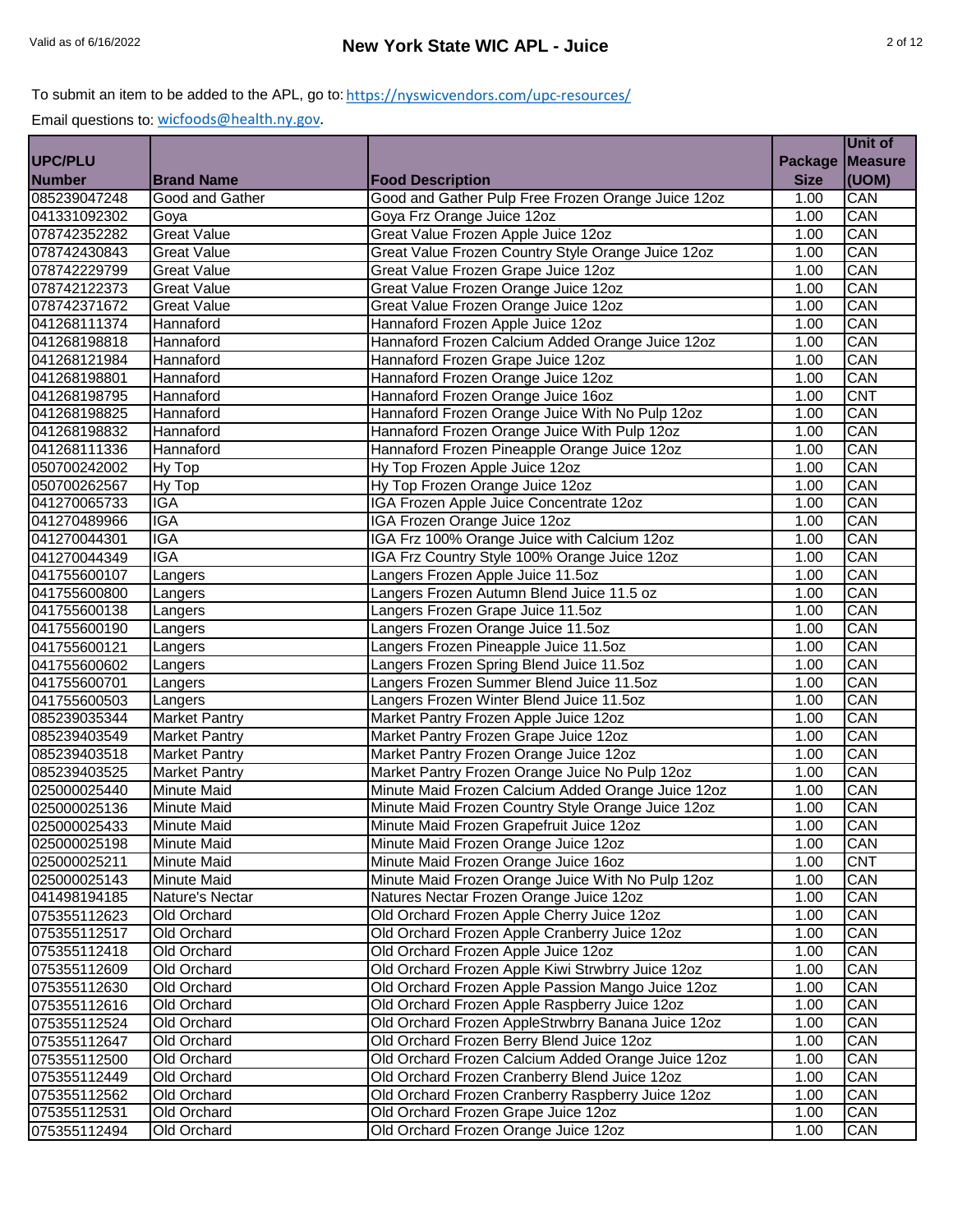|                              |                      |                                                   |                | Unit of        |
|------------------------------|----------------------|---------------------------------------------------|----------------|----------------|
| <b>UPC/PLU</b>               |                      |                                                   | <b>Package</b> | <b>Measure</b> |
| <b>Number</b>                | <b>Brand Name</b>    | <b>Food Description</b>                           | <b>Size</b>    | (UOM)          |
| 075355112463                 | Old Orchard          | Old Orchard Frozen Pineapple Juice 12oz           | 1.00           | CAN            |
| 075355112487                 | Old Orchard          | Old Orchard Frozen Pineapple Orange Juice 12oz    | 1.00           | CAN            |
| 075355112470                 | Old Orchard          | Old Orchard Frozen Pnppl Orange Banana Juice 12oz | 1.00           | CAN            |
| 075355112685                 | Old Orchard          | Old Orchard Frozen Pomegranate Cherry Juice 12oz  | 1.00           | CAN            |
| 075355112678                 | Old Orchard          | Old Orchard Frozen Pomgrnt Blueberry Juice 12oz   | 1.00           | CAN            |
| 075355112692                 | Old Orchard          | Old Orchard Frozen Pomgrnt Cranberry Juice 12oz   | 1.00           | CAN            |
| 075355115419                 | Old Orchard          | Old Orchard Frozen Strawberry Rhubarb Juice 12oz  | 1.00           | CAN            |
| 075355112388                 | Old Orchard          | Old Orchard Frozen White Grape Juice 12oz         | 1.00           | CAN            |
| 075355115457                 | Old Orchard          | Old Orchard Frz Black Cherry Cranberry Juice 12oz | 1.00           | CAN            |
| 070253101267                 | Our Family           | Our Family Frozen Calcium Added Orange Juice 12oz | 1.00           | CAN            |
| 070253101274                 | <b>Our Family</b>    | Our Family Frozen Country Style Orange Juice 12oz | 1.00           | CAN            |
| 070253101250                 | <b>Our Family</b>    | Our Family Frozen Orange Juice 12oz               | 1.00           | CAN            |
| 070253101311                 | <b>Our Family</b>    | Our Family Frozen Orange Juice With No Pulp 12oz  | 1.00           | CAN            |
| 050700283838                 | Parade               | Parade Frozen Apple Juice 12oz                    | 1.00           | CAN            |
| 050700302560                 | Parade               | Parade Frozen Orange Juice 12oz                   | 1.00           | CAN            |
| 050700302577                 | Parade               | Parade Frozen Orange Juice Concentrate 16oz       | 1.00           | <b>CNT</b>     |
| 041735093998                 | <b>PICs</b>          | PICs Frozen Apple Juice 12oz                      | 1.00           | CAN            |
| 041735003928                 | <b>PICs</b>          | PICs Frozen Apple Raspberry Juice 12oz            | 1.00           | CAN            |
| 041735003904                 | <b>PICs</b>          | PICs Frozen Grape Juice 12oz                      | 1.00           | CAN            |
| 041735003911                 | <b>PICs</b>          | PICs White Grape Juice 12oz                       | 1.00           | CAN            |
|                              | Price Chopper        | Price Chopper Frozen Calcium Orange Juice 12oz    | 1.00           | CAN            |
| 041735327024<br>041735327000 | <b>Price Chopper</b> | Price Chopper Frozen Orange Juice 12oz            | 1.00           | CAN            |
| 041735327055                 | Price Chopper        | Price Chopper Frozen Orange Juice 16oz            | 1.00           | <b>CNT</b>     |
| 041735327017                 | Price Chopper        | Price Chopper Frozen Orange Juice Extra Pulp 12oz | 1.00           | CAN            |
| 041735327031                 | <b>Price Chopper</b> | Price Chopper Frozen Orange Juice No Pulp 12oz    | 1.00           | CAN            |
| 041190750054                 | <b>Price Rite</b>    | Price Rite Frozen Orange Juice 12oz               | 1.00           | CAN            |
| 037100000166                 | Seneca               | Seneca Frozen Apple Juice 12oz                    | 1.00           | CAN            |
| 041190402229                 | ShopRite             | ShopRite Frozen Apple Juice 12oz                  | 1.00           | CAN            |
| 041190404759                 | ShopRite             | ShopRite Frozen Calcium Added Orange Juice 12oz   | 1.00           | CAN            |
| 041190402854                 | ShopRite             | ShopRite Frozen Country Style Orange Juice 12oz   | 1.00           | CAN            |
| 041190400959                 | ShopRite             | ShopRite Frozen Orange Juice With Some Pulp 12oz  | 1.00           | CAN            |
| 041190400942                 | ShopRite             | ShopRite Frozen Orange Juice With Some Pulp 16oz  | 1.00           | <b>CNT</b>     |
| 015400550451                 | <b>Shur Savings</b>  | Shur Savings Frozen Orange Juice 12oz             | 1.00           | CAN            |
| 011161131229                 | Shurfine             | Shurfine Frozen Apple Juice 12oz                  | 1.00           | CAN            |
| 015400830799                 | Shurfine             | Shurfine Frozen Apple Juice 12oz                  | 1.00           | CAN            |
| 011161130970                 | Shurfine             | Shurfine Frozen Calcium Added Orange Juice 12oz   | 1.00           | CAN            |
| 015400833332                 | Shurfine             | Shurfine Frozen Calcium Added Orange Juice 12oz   | 1.00           | CAN            |
| 011161131021                 | Shurfine             | Shurfine Frozen Country Style Orange Juice 12oz   | 1.00           | CAN            |
| 011161131038                 | Shurfine             | Shurfine Frozen Orange Juice 12oz                 | 1.00           | CAN            |
| 015400830683                 | Shurfine             | Shurfine Frozen Orange Juice 12oz                 | 1.00           | CAN            |
| 015400830690                 | Shurfine             | Shurfine Frozen Orange Juice 16oz                 | 1.00           | <b>CNT</b>     |
| 015400833318                 | Shurfine             | Shurfine Frozen Orange Juice With Extra Pulp 12oz | 1.00           | CAN            |
| 011161131007                 | Shurfine             | Shurfine Frozen Orange Juice With No Pulp 12oz    | 1.00           | CAN            |
| 015400833707                 | Shurfine             | Shurfine Frozen Orange Juice With No Pulp 12oz    | 1.00           | CAN            |
| 021130094264                 | Signature Kitchens   | Signature Kitchens Frozen Orange Juice 16oz       | 1.00           | <b>CNT</b>     |
| 021130094325                 | Signature Select     | Signature Select Frozen Apple Juice 12oz          | 1.00           | CAN            |
| 021130094585                 | Signature Select     | Signature Select Frozen No Pulp Orange Juice 12oz | 1.00           | CAN            |
| 021130094257                 | Signature Select     | Signature Select Frozen Orange Juice 12oz         | 1.00           | CAN            |
| 021130094578                 | Signature Select     | Signature Select Frz Country Orange Juice 12oz    | 1.00           | CAN            |
| 021130094561                 | Signature Select     | Signature Select Frz Orange Juice w Calcium 12oz  | 1.00           | CAN            |
| 688267078026                 | Stop and Shop        | Stop and Shop Frozen Apple Juice 12oz             | 1.00           | CAN            |
| 688267078446                 | Stop and Shop        | Stop and Shop Frozen Calcium Orange Juice 12oz    | 1.00           | CAN            |
| 688267029783                 | Stop and Shop        | Stop and Shop Frozen Grape Juice 12oz             | 1.00           | CAN            |
|                              |                      |                                                   |                |                |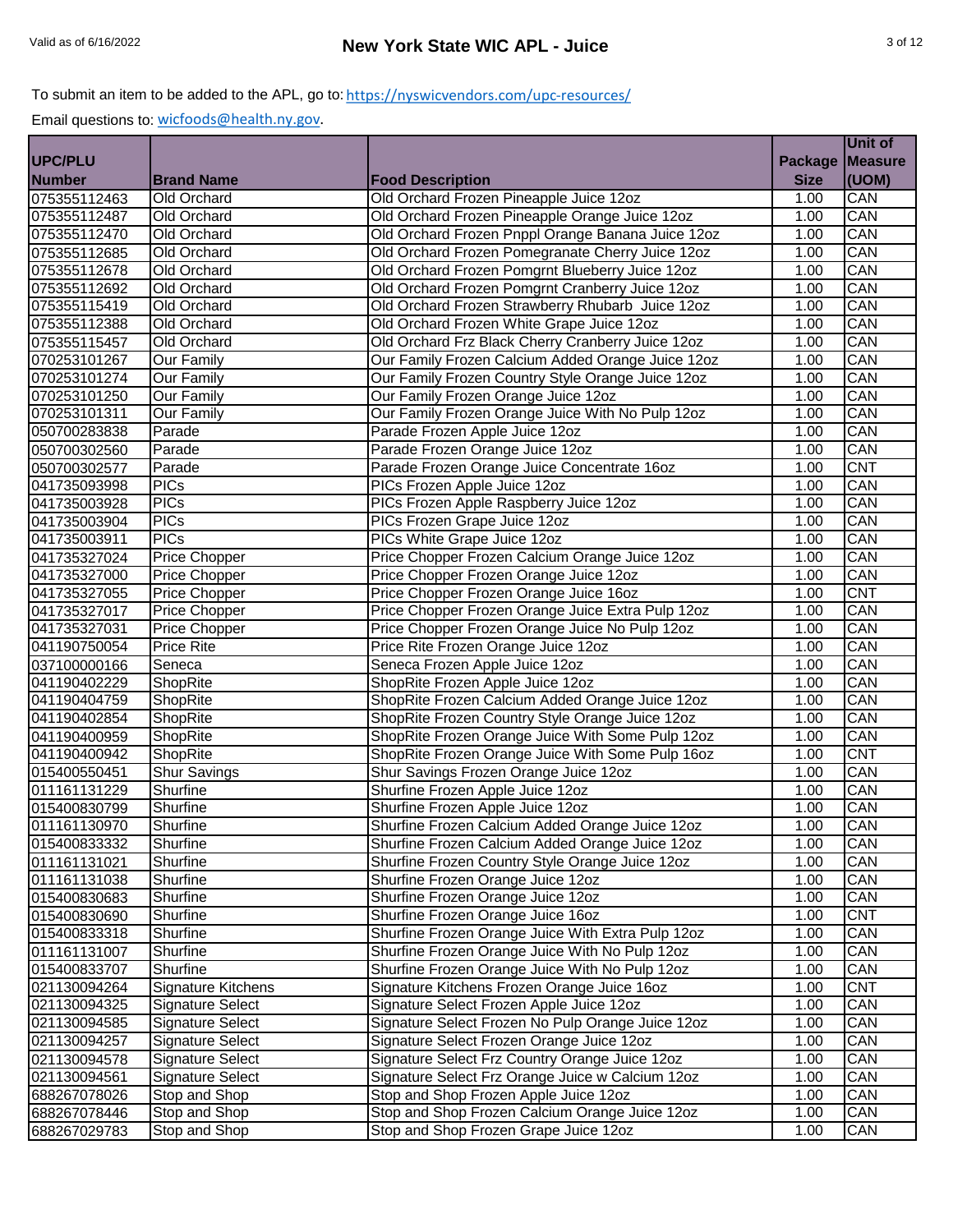|                |                     |                                                    |                | Unit of    |
|----------------|---------------------|----------------------------------------------------|----------------|------------|
| <b>UPC/PLU</b> |                     |                                                    | <b>Package</b> | Measure    |
| <b>Number</b>  | <b>Brand Name</b>   | <b>Food Description</b>                            | <b>Size</b>    | (UOM)      |
| 688267081187   | Stop and Shop       | Stop and Shop Frozen Grapefruit Juice 12oz         | 1.00           | CAN        |
| 688267078477   | Stop and Shop       | Stop and Shop Frozen Orange Juice 12oz             | 1.00           | CAN        |
| 688267078453   | Stop & Shop         | Stop and Shop Frozen Orange Juice 16oz             | 1.00           | <b>CNT</b> |
| 688267078460   | Stop and Shop       | Stop and Shop Frozen Orange Juice Extra Pulp 12oz  | 1.00           | CAN        |
| 688267078484   | Stop and Shop       | Stop and Shop Frozen Orange Juice No Pulp 12oz     | 1.00           | CAN        |
| 051933053670   | <b>Tipton Grove</b> | Tipton Grove Frozen Apple Juice 12oz               | 1.00           | CAN        |
| 051933348882   | <b>Tipton Grove</b> | Tipton Grove Frozen Apple Juice 12oz               | 1.00           | CAN        |
| 051933052086   | <b>Tipton Grove</b> | Tipton Grove Frozen Orange Juice 12oz              | 1.00           | CAN        |
| 051933348875   | <b>Tipton Grove</b> | Tipton Grove Frz Orange Juice 12oz                 | 1.00           | CAN        |
| 070784058207   | <b>Tops</b>         | Tops Frozen Apple Juice Concentrate 12oz           | 1.00           | CAN        |
| 070784058047   | Tops                | Tops Frozen Calcium Fortified Orange Juice 12oz    | 1.00           | CAN        |
| 070784058009   | Tops                | Tops Frozen Orange Juice 12oz                      | 1.00           | CAN        |
| 070784058061   | Tops                | Tops Frozen Orange Juice With No Pulp12oz          | 1.00           | CAN        |
| 048500002254   | Tropicana           | Tropicana Frozen Homestyle Orange Juice 12oz       | 1.00           | CAN        |
| 048500001455   | Tropicana           | Tropicana Frozen Orange Juice With No Pulp 12oz    | 1.00           | CAN        |
| 011225415043   | Valu Time           | Valu Time Frozen Orange Juice 12oz                 | 1.00           | CAN        |
| 011225024856   | Valu Time           | Valu Time Frozen Orange Juice With No Pulp 12oz    | 1.00           | CAN        |
| 077890800096   | Wegmans             | Wegmans 100% Frozen Orange Juice 16oz              | 1.00           | <b>CNT</b> |
| 077890677162   | Wegmans             | Wegmans Frozen Apple Juice 12oz                    | 1.00           | CAN        |
| 077890638095   | Wegmans             | Wegmans Frozen Calcium Fortified Apple Juice 12oz  | 1.00           | CAN        |
| 077890007488   | Wegmans             | Wegmans Frozen Calcium Fortified Orange Juice 12oz | 1.00           | CAN        |
| 077890802793   | Wegmans             | Wegmans Frozen Country Style Orange Juice 12oz     | 1.00           | CAN        |
| 077890931691   | Wegmans             | Wegmans Frozen Orange Juice With No Pulp 12oz      | 1.00           | CAN        |
| 077890596395   | Wegmans             | Wegmans FYFGA Frozen Orange Juice 12oz             | 1.00           | CAN        |
| 041497026302   | Weis                | Weis Frozen Apple Juice 12oz                       | 1.00           | CAN        |
| 041497026012   | Weis                | Weis Frozen Orange Juice 12oz                      | 1.00           | CAN        |
| 041497026029   | Weis                | Weis Frozen Orange Juice 16oz                      | 1.00           | <b>CNT</b> |
| 041497026098   | Weis                | Weis Orange Juice with Calcium 12oz                | 1.00           | CAN        |
| 041800116003   | Welch's             | Welchs Frozen Grape Juice 11.5oz                   | 1.00           | CAN        |
| 041800109005   | Welch's             | Welchs Frozen White Grape Juice 11.5oz             | 1.00           | CAN        |
| 041800181001   | Welch's             | Welchs Frozen White Grape Peach Juice 11.5oz       | 1.00           | CAN        |
| 041800182008   | Welch's             | Welchs Frozen White Grape Raspberry Juice 11.5oz   | 1.00           | CAN        |
|                |                     | <b>Shelf-Stable Natural Strength Juice</b>         |                |            |
| 052548633776   | 7 Select            | 7 Select Apple Juice 64oz                          | 1.00           | <b>BTL</b> |
| 639792220640   | <b>Always Sweet</b> | Always Sweet Grapefruit Juice 64oz                 | 1.00           | <b>BTL</b> |
| 639792210641   | <b>Always Sweet</b> | Always Sweet Orange Juice 64oz                     | 1.00           | <b>BTL</b> |
| 076301722125   | Apple and Eve       | Apple and Eve Apple Juice 64oz                     | 1.00           | <b>BTL</b> |
| 076301840041   | Apple and Eve       | Apple and Eve Berry Juice Boxes 8pk*4.23oz         | 1.00           | <b>PCK</b> |
| 076301840027   | Apple and Eve       | Apple and Eve BigBird Apple Juice Boxes 8pk*4.23oz | 1.00           | <b>PCK</b> |
| 076301722286   | Apple And Eve       | Apple and Eve Cranberry and More Juice 64oz        | 1.00           | <b>BTL</b> |
| 076301722156   | Apple And Eve       | Apple and Eve Cranberry Apple Juice 64oz           | 1.00           | <b>BTL</b> |
| 076301722149   | Apple And Eve       | Apple and Eve Cranberry Blend Juice 64oz           | 1.00           | <b>BTL</b> |
| 076301722170   | Apple And Eve       | Apple and Eve Cranberry Grape Juice 64oz           | 1.00           | <b>BTL</b> |
| 076301772021   | Apple And Eve       | Apple and Eve Cranberry Pomegranate Juice 64oz     | 1.00           | <b>BTL</b> |
| 076301722163   | Apple And Eve       | Apple and Eve Cranberry Raspberry Juice 64oz       | 1.00           | <b>BTL</b> |
| 076301840003   | Apple and Eve       | Apple and Eve Fruit Punch Juice Boxes 8pk*4.23oz   | 1.00           | <b>PCK</b> |
| 076301722194   | Apple And Eve       | Apple and Eve Grovers White Grape Juice 64oz       | 1.00           | <b>BTL</b> |
| 076301722118   | Apple and Eve       | Apple and Eve Natural Style Apple Juice 64oz       | 1.00           | <b>BTL</b> |
| 076301840096   | Apple and Eve       | Apple and Eve Orange Tangrn Juice Boxes 8pk*4.23oz | 1.00           | <b>PCK</b> |
| 076301241237   | Apple and Eve       | Apple and Eve Pear Peach Juice Boxes 8pk*4.23oz    | 1.00           | <b>PCK</b> |
| 076301753808   | Apple and Eve       | Apple and Eve Strawberry Passion Juice 64oz        | 1.00           | <b>BTL</b> |
| 070038620181   | <b>Best Choice</b>  | Best Choice Pineapple Juice 64oz                   | 1.00           | <b>BTL</b> |
| 070038323044   | <b>Best Choice</b>  | Best Choice White Grapefruit Juice 64oz            | 1.00           | <b>BTL</b> |
|                |                     |                                                    |                |            |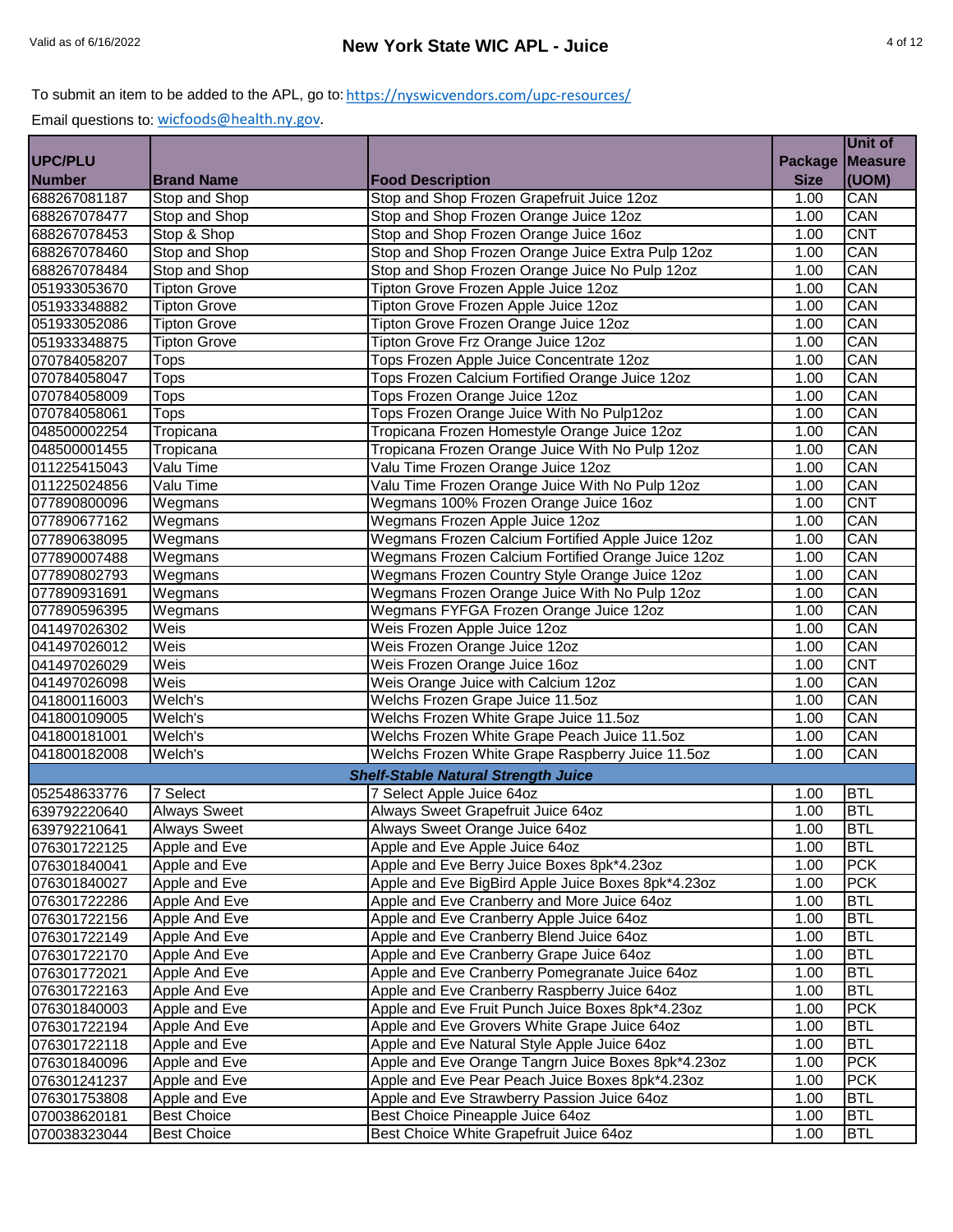|                |                           |                                                    |                | Unit of        |
|----------------|---------------------------|----------------------------------------------------|----------------|----------------|
| <b>UPC/PLU</b> |                           |                                                    | <b>Package</b> | <b>Measure</b> |
| <b>Number</b>  | <b>Brand Name</b>         | <b>Food Description</b>                            | <b>Size</b>    | (UOM)          |
| 042187410418   | <b>Best Yet</b>           | Best Yet 100% Grape Juice 64oz                     | 1.00           | <b>BTL</b>     |
| 042187411637   | <b>Best Yet</b>           | Best Yet Apple Juice 64oz                          | 1.00           | <b>BTL</b>     |
| 042187404271   | <b>Best Yet</b>           | Best Yet Grapefruit Juice 64oz                     | 1.00           | <b>BTL</b>     |
| 042187212388   | <b>Best Yet</b>           | Best Yet Pineapple Juice 64oz                      | 1.00           | <b>BTL</b>     |
| 633016032743   | <b>Bgan</b>               | Bgan Apple Juice 64oz                              | 1.00           | <b>BTL</b>     |
| 633016154421   | <b>Bgan</b>               | Bgan Fruit Punch 64oz                              | 1.00           | <b>BTL</b>     |
| 633016015425   | <b>Bgan</b>               | Bgan Orange Juice 64oz                             | 1.00           | <b>BTL</b>     |
| 633016154216   | <b>Bgan</b>               | Bgan Tomato Juice 64oz                             | 1.00           | <b>BTL</b>     |
| 859032001611   | Bogopa                    | Bogopa Apple Juice 64oz                            | 1.00           | <b>BTL</b>     |
| 811964010758   | Bogopa                    | Bogopa Premium Orange Juice 64oz                   | 1.00           | <b>BTL</b>     |
| 041190076857   | <b>Bowl and Basket</b>    | Bowl and Basket Apple Juice 64oz                   | 1.00           | <b>BTL</b>     |
| 041190471164   | <b>Bowl and Basket</b>    | Bowl and Basket Orange Juice 64oz                  | 1.00           | <b>BTL</b>     |
| 041190471188   | <b>Bowl and Basket</b>    | Bowl and Basket Orange Juice with Calcium 64oz     | 1.00           | <b>BTL</b>     |
| 043119000301   | <b>Byrne Dairy</b>        | Byrne Dairy Orange Juice 64oz                      | 1.00           | <b>BTL</b>     |
| 051000147561   | Campbell's                | Campbells Low Sodium Tomato Juice 64oz             | 1.00           | <b>BTL</b>     |
| 051000147578   | Campbell's                | Campbells Tomato Juice 64oz                        | 1.00           | <b>BTL</b>     |
| 760695023882   | <b>Chefs Quality</b>      | Chefs Quality Orange Juice 64oz                    | 1.00           | <b>BTL</b>     |
| 685450689175   | <b>Cherry Valley</b>      | Cherry Valley Apple Juice 64oz                     | 1.00           | <b>BTL</b>     |
| 041900080112   | Dean's Foods              | Deans Country Fresh Pure Orange Juice 64oz         | 1.00           | <b>BTL</b>     |
| 856182002147   | Devash Farms              | Devash Farms Florida Orange Juice 64oz             | 1.00           | <b>BTL</b>     |
| 850031684041   | Devash Farms              | Devash Farms Orange Juice 64oz                     | 1.00           | <b>BTL</b>     |
| 041303004401   | <b>Essential Everyday</b> | Essential Everyday Apple Juice 64oz                | 1.00           | <b>BTL</b>     |
| 041303004449   | <b>Essential Everyday</b> | Essential Everyday Apple Juice 64oz                | 1.00           | <b>BTL</b>     |
| 041303002995   | <b>Essential Everyday</b> | Essential Everyday Berry Juice 64oz                | 1.00           | <b>BTL</b>     |
| 041303004432   | <b>Essential Everyday</b> | Essential Everyday Calcium Added Apple Juice 64oz  | 1.00           | <b>BTL</b>     |
| 041303026885   | <b>Essential Everyday</b> | Essential Everyday Calcium Added Orange Juice 64oz | 1.00           | <b>BTL</b>     |
| 041303009239   | <b>Essential Everyday</b> | Essential Everyday Calcium Vit D Orange Juice 64oz | 1.00           | <b>BTL</b>     |
| 041303002971   | <b>Essential Everyday</b> | Essential Everyday Cherry Blend Juice 64oz         | 1.00           | <b>BTL</b>     |
| 041303002933   | <b>Essential Everyday</b> | Essential Everyday Cranberry Blend Juice 64oz      | 1.00           | <b>BTL</b>     |
| 041303002926   | <b>Essential Everyday</b> | Essential Everyday Cranberry Raspberry Juice 64oz  | 1.00           | <b>BTL</b>     |
| 041303003008   | <b>Essential Everyday</b> | Essential Everyday Fruit Punch Juice 64oz          | 1.00           | <b>BTL</b>     |
| 041303004357   | <b>Essential Everyday</b> | Essential Everyday Orange Juice 64oz               | 1.00           | <b>BTL</b>     |
| 041303009222   | <b>Essential Everyday</b> | Essential Everyday Orange Juice Some Pulp 64oz     | 1.00           | <b>BTL</b>     |
| 041303009253   | <b>Essential Everyday</b> | Essential Everyday Orange Juice With No Pulp 64oz  | 1.00           | <b>BTL</b>     |
| 041303004333   | <b>Essential Everyday</b> | Essential Everyday Pineapple Juice 64oz            | 1.00           | <b>BTL</b>     |
| 041303004395   | <b>Essential Everyday</b> | Essential Everyday White Grapefruit Juice 64oz     | 1.00           | <b>BTL</b>     |
| 076737107237   | Everfresh                 | Everfresh Orange Juice 64oz                        | 1.00           | <b>BTL</b>     |
| 036800000124   | Food Club                 | Food Club 100% Apple Juice 64oz                    | 1.00           | <b>BTL</b>     |
| 036800149403   | Food Club                 | Food Club Apple Juice 64oz                         | 1.00           | <b>BTL</b>     |
| 036800134607   | Food Club                 | Food Club Apple Juice 64oz                         | 1.00           | <b>BTL</b>     |
| 036800016095   | <b>Food Club</b>          | Food Club Calcium Fortified Apple Juice 64oz       | 1.00           | <b>BTL</b>     |
| 036800133549   | Food Club                 | Food Club Grape Juice 64oz                         | 1.00           | <b>BTL</b>     |
| 036800298422   | Food Club                 | Food Club Grapefruit Juice 64oz                    | 1.00           | <b>BTL</b>     |
| 036800303201   | Food Club                 | Food Club No Pulp Orange Juice 64oz                | 1.00           | <b>BTL</b>     |
| 036800294172   | Food Club                 | Food Club Orange Juice 64oz                        | 1.00           | <b>BTL</b>     |
| 036800294165   | Food Club                 | Food Club Pineapple Juice 64oz                     | 1.00           | <b>BTL</b>     |
| 036800188051   | Food Club                 | Food Club Tomato Juice 64oz                        | 1.00           | <b>BTL</b>     |
| 036800133617   | Food Club                 | Food Club White Grape Juice 64oz                   | 1.00           | <b>BTL</b>     |
| 035826076816   | Food Lion                 | Food Lion Berry Blend Juice 64oz                   | 1.00           | <b>BTL</b>     |
| 035826094131   | Food Lion                 | Food Lion Calcium Vit D No Pulp Orange Juice 64oz  | 1.00           | <b>BTL</b>     |
| 035826076823   | Food Lion                 | Food Lion Cherry Blend Juice 64oz                  | 1.00           | <b>BTL</b>     |
| 035826076809   | Food Lion                 | Food Lion Fruit Punch Juice 64oz                   | 1.00           | <b>BTL</b>     |
| 035826075383   | Food Lion                 | Food Lion Grapefruit Juice 64oz                    | 1.00           | <b>BTL</b>     |
|                |                           |                                                    |                |                |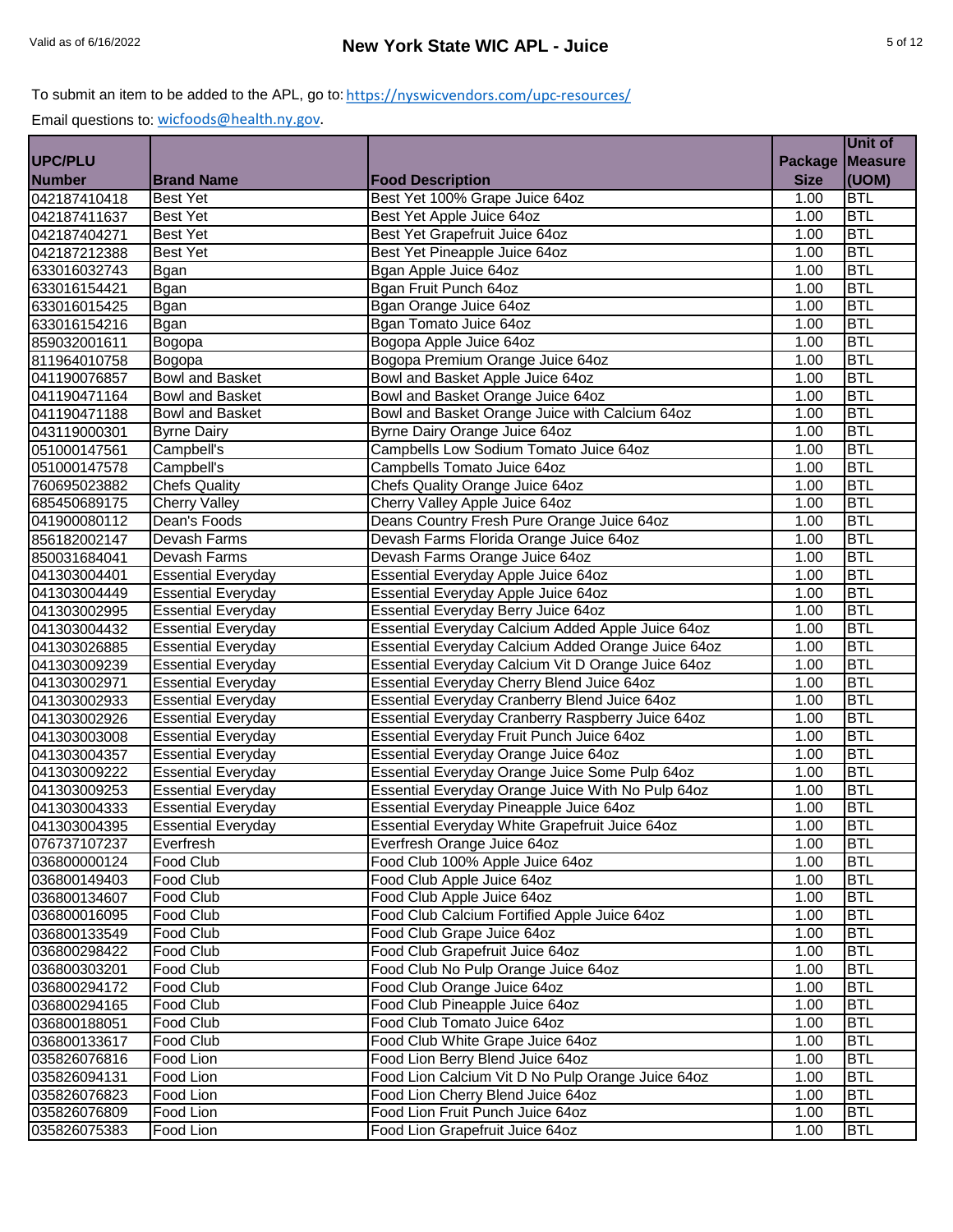|                |                        |                                                   |                    | Unit of    |
|----------------|------------------------|---------------------------------------------------|--------------------|------------|
| <b>UPC/PLU</b> |                        |                                                   | Package Measure    |            |
| <b>Number</b>  | <b>Brand Name</b>      | <b>Food Description</b>                           | <b>Size</b>        | (UOM)      |
| 035826075369   | Food Lion              | Food Lion Orange Juice 64oz                       | $\overline{1}$ .00 | <b>BTL</b> |
| 035826094124   | Food Lion              | Food Lion Orange Juice With No Pulp 64oz          | 1.00               | <b>BTL</b> |
| 035826020581   | Food Lion              | Food Lion Pasturized Apple Juice 64oz             | 1.00               | <b>BTL</b> |
| 035826075390   | Food Lion              | Food Lion Pineapple Juice 64oz                    | 1.00               | <b>BTL</b> |
| 011153155301   | Foodtown               | Foodtown Apple Juice 64oz                         | 1.00               | <b>BTL</b> |
| 842798105730   | <b>Freedoms Choice</b> | Freedoms Choice Apple Juice 64oz                  | 1.00               | <b>BTL</b> |
| 842798106010   | <b>Freedoms Choice</b> | Freedoms Choice Grape Juice 64oz                  | 1.00               | <b>BTL</b> |
| 720794051933   | Farm Fresh             | Farm Fresh Apple Juice 64oz                       | 1.00               | <b>BTL</b> |
| 720742011224   | Fresh and Tasty        | Fresh and Tasty Premium Pure Orange Juice 64oz    | 1.00               | <b>BTL</b> |
| 030034016296   | <b>Giant Eagle</b>     | Giant Eagle Apple Juice 64oz                      | 1.00               | <b>BTL</b> |
| 030034016456   | Giant Eagle            | Giant Eagle Apple Juice 64oz                      | 1.00               | <b>BTL</b> |
| 030034016302   | Giant Eagle            | Giant Eagle White Grapefruit Juice 64oz           | 1.00               | <b>BTL</b> |
| 727891000352   | Golden Flow            | Golden Flow Orange Juice 64oz                     | 1.00               | <b>BTL</b> |
| 727891000376   | Golden Flow            | Golden Flow Orange Juice 64oz                     | 1.00               | <b>BTL</b> |
| 085239087886   | Good and Gather        | Good and Gather Orange Juice 64oz                 | 1.00               | <b>BTL</b> |
| 085239087893   | Good and Gather        | Good and Gather Orange Juice 64oz                 | 1.00               | <b>BTL</b> |
| 078742352169   | <b>Great Value</b>     | Great Value 100% Orange Juice 64oz                | 1.00               | <b>BTL</b> |
| 078742014678   | <b>Great Value</b>     | Great Value 100% Pineapple Juice 64oz             | 1.00               | <b>BTL</b> |
| 078742062099   | <b>Great Value</b>     | Great Value 100% Tomato Juice 64oz                | 1.00               | <b>BTL</b> |
| 078742062037   | <b>Great Value</b>     | Great Value 100% Vegetable Juice 64oz             | 1.00               | <b>BTL</b> |
| 078742088198   | <b>Great Value</b>     | Great Value Apple Juice 64oz                      | 1.00               | <b>BTL</b> |
| 078742014685   | <b>Great Value</b>     | Great Value Apple Juice 64oz                      | 1.00               | <b>BTL</b> |
| 078742071015   | <b>Great Value</b>     | Great Value Cranberry Pomegranate Juice 64oz      | 1.00               | <b>BTL</b> |
| 078742226903   | <b>Great Value</b>     | Great Value Grape Juice 64oz                      | 1.00               | <b>BTL</b> |
| 078742014722   | <b>Great Value</b>     | Great Value Low Sodium Vegetable Juice 64oz       | 1.00               | <b>BTL</b> |
| 078742066929   | <b>Great Value</b>     | Great Value No Sugar Cranberry Blend Juice 64oz   | 1.00               | <b>BTL</b> |
| 078742069906   | <b>Great Value</b>     | Great Value No Sugar Cranberry Grape Juice 64oz   | 1.00               | <b>BTL</b> |
| 078742296609   | <b>Great Value</b>     | Great Value Orange Juice 64oz                     | 1.00               | <b>BTL</b> |
| 078742362557   | <b>Great Value</b>     | Great Value Pear Juice 64oz                       | 1.00               | <b>BTL</b> |
| 078742226897   | <b>Great Value</b>     | Great Value White Grape Juice 64oz                | 1.00               | <b>BTL</b> |
| 078742229775   | <b>Great Value</b>     | Great Value White Grape Peach Juice 64oz          | 1.00               | <b>BTL</b> |
| 041268208272   | Hannaford              | Hannaford 100% Pineapple Juice 64oz               | 1.00               | <b>BTL</b> |
| 041268198252   | Hannaford              | Hannaford Apple Juice 64oz                        | 1.00               | <b>BTL</b> |
| 041268119745   | Hannaford              | Hannaford Berry Juice 64oz                        | $\overline{1}$ .00 | <b>BTL</b> |
| 041268193929   | Hannaford              | Hannaford Calcium Fortified Orange Juice 64oz     | 1.00               | <b>BTL</b> |
| 041268133895   | Hannaford              | Hannaford Cranberry Grape Juice 64oz              | 1.00               | <b>BTL</b> |
| 041268133888   | Hannaford              | Hannaford Cranberry Raspberry Juice 64oz          | 1.00               | <b>BTL</b> |
| 041268119721   | Hannaford              | Hannaford Fruit Punch Juice 64oz                  | 1.00               | <b>BTL</b> |
| 041268119691   | Hannaford              | Hannaford Grape Juice 64oz                        | 1.00               | <b>BTL</b> |
| 041268112210   | Hannaford              | Hannaford Grapefruit Juice 64oz                   | 1.00               | <b>BTL</b> |
| 041268211746   | Hannaford              | Hannaford Honey Crisp Apple Juice 64oz            | 1.00               | <b>BTL</b> |
| 041268154579   | Hannaford              | Hannaford No Pulp Orange Juice 64oz               | 1.00               | <b>BTL</b> |
| 041268193950   | Hannaford              | Hannaford Orange Juice 64oz                       | 1.00               | <b>BTL</b> |
| 041268161874   | Hannaford              | Hannaford Vegetable Juice 64oz                    | 1.00               | <b>BTL</b> |
| 041268119684   | Hannaford              | Hannaford White Grape Juice 64oz                  | 1.00               | <b>BTL</b> |
| 070847005957   | Hansen's Natural       | Hansens Natural Orange Juice 64oz                 | 1.00               | <b>BTL</b> |
| 074390000506   | Harvest Classic        | Harvest Classic Apple Juice 64oz                  | 1.00               | <b>BTL</b> |
| 074390000605   | Harvest Classic        | Harvest Classic Apple Orange Pineapple Juice 64oz | 1.00               | <b>BTL</b> |
| 074390000575   | Harvest Classic        | Harvest Classic Cranberry Apple Juice 64oz        | 1.00               | <b>BTL</b> |
| 074390000582   | <b>Harvest Classic</b> | Harvest Classic Cranberry Blend Juice 64oz        | 1.00               | <b>BTL</b> |
| 074390000568   | <b>Harvest Classic</b> | Harvest Classic Cranberry Grape Juice 64oz        | 1.00               | <b>BTL</b> |
| 074390000544   | <b>Harvest Classic</b> | Harvest Classic Cranberry Raspberry Juice 64oz    | 1.00               | <b>BTL</b> |
| 074390000629   | Harvest Classic        | Harvest Classic Orange Juice 64oz                 | 1.00               | <b>BTL</b> |
|                |                        |                                                   |                    |            |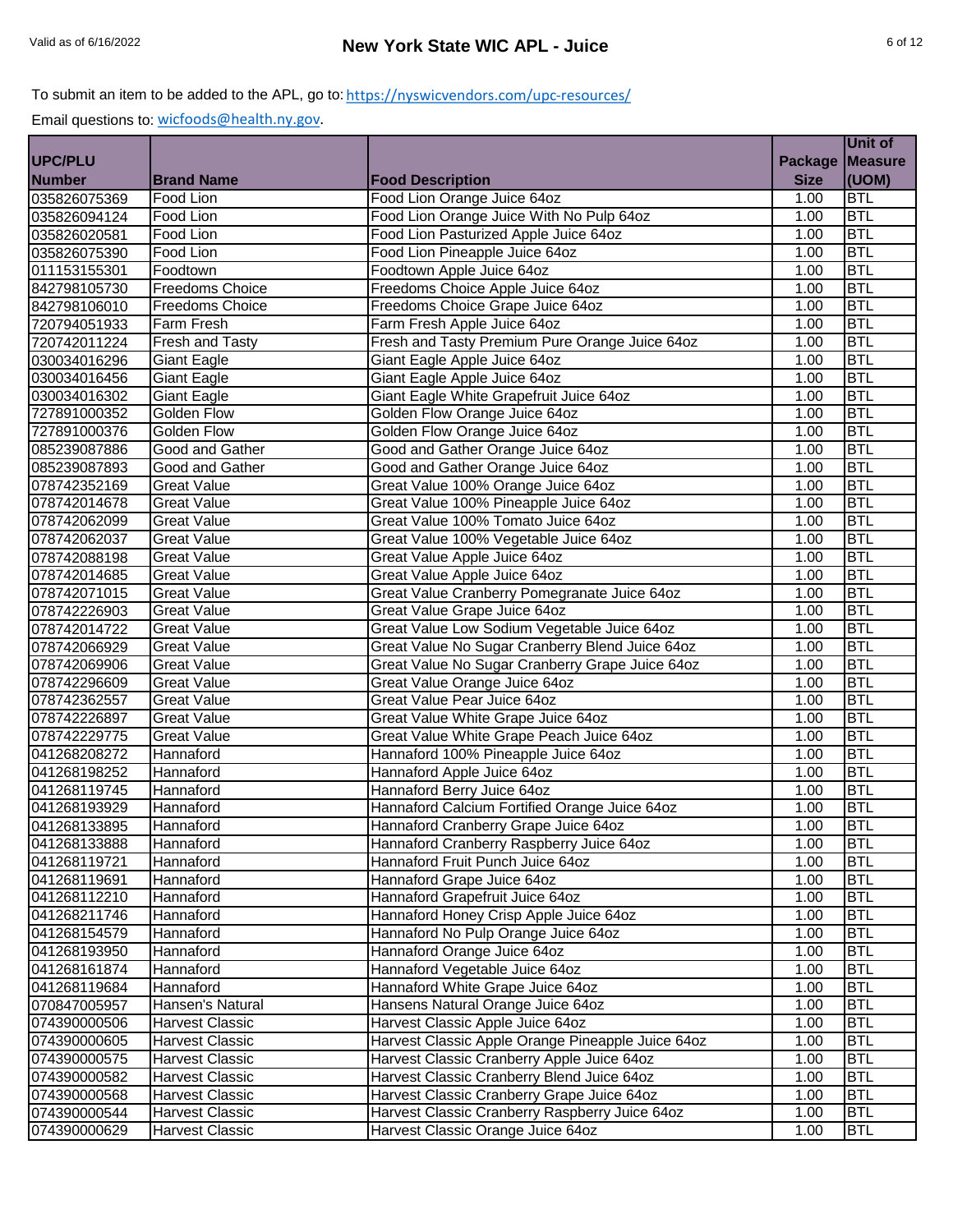|               |                        |                                                  |                | Unit of        |
|---------------|------------------------|--------------------------------------------------|----------------|----------------|
| UPC/PLU       |                        |                                                  | <b>Package</b> | <b>Measure</b> |
| <b>Number</b> | <b>Brand Name</b>      | <b>Food Description</b>                          | <b>Size</b>    | (UOM)          |
| 074390000636  | <b>Harvest Classic</b> | Harvest Classic Pineapple Juice 64oz             | 1.00           | <b>BTL</b>     |
| 044100151088  | Hood                   | Hood Orange Juice 64oz                           | 1.00           | <b>BTL</b>     |
| 050700044866  | Hy Top                 | Hy Top Grape Juice 64oz                          | 1.00           | <b>BTL</b>     |
| 050700040776  | Hy Top                 | Hy Top White Grape Juice 64oz                    | 1.00           | <b>BTL</b>     |
| 050700051895  | Hy Top                 | Hy Top Unsweetened Apple Juice 64oz              | 1.00           | <b>BTL</b>     |
| 041270882705  | <b>IGA</b>             | IGA Apple Juice 64oz                             | 1.00           | <b>BTL</b>     |
| 041270882828  | <b>IGA</b>             | IGA Apple Juice 64oz                             | 1.00           | <b>BTL</b>     |
| 041270882750  | <b>IGA</b>             | IGA Grape Juice 64oz                             | 1.00           | <b>BTL</b>     |
| 041270882804  | <b>IGA</b>             | IGA Grapefruit Juice 64oz                        | 1.00           | <b>BTL</b>     |
| 041270036788  | <b>IGA</b>             | IGA Orange Juice 64oz                            | 1.00           | <b>BTL</b>     |
| 041270004510  | <b>IGA</b>             | IGA Orange Juice w Calcium and Vit D 64oz        | 1.00           | <b>BTL</b>     |
| 041270038232  | <b>IGA</b>             | IGA Orange Juice With No Pulp 64oz               | 1.00           | <b>BTL</b>     |
| 041270882842  | <b>IGA</b>             | IGA Pineapple Juice 64oz                         | 1.00           | <b>BTL</b>     |
| 041270882910  | <b>IGA</b>             | IGA Tomato Juice 64oz                            | 1.00           | <b>BTL</b>     |
| 041270882934  | <b>IGA</b>             | IGA Vegetable Juice 64oz                         | 1.00           | <b>BTL</b>     |
| 041270882767  | <b>IGA</b>             | IGA White Grape Juice 64oz                       | 1.00           | <b>BTL</b>     |
| 041760029368  | <b>Indian Summer</b>   | Indian Summer Orange Juice 64oz                  |                | <b>BTL</b>     |
|               |                        |                                                  | 1.00           | <b>BTL</b>     |
| 889497000416  | Juicy Juice            | Juicy Juice 100% Orange Juice 64oz               | 1.00           | <b>BTL</b>     |
| 028000008246  | Juicy Juice            | Juicy Juice Apple Juice 64oz                     | 1.00           |                |
| 889497008245  | Juicy Juice            | Juicy Juice Apple Juice 64oz                     | 1.00           | <b>BTL</b>     |
| 889497984433  | Juicy Juice            | Juicy Juice Apple Juice Boxes 8pk*4.23oz         | 1.00           | <b>PCK</b>     |
| 028000641504  | Juicy Juice            | Juicy Juice Apple Raspberry Juice 64oz           | 1.00           | <b>BTL</b>     |
| 889497641503  | Juicy Juice            | Juicy Juice Apple Raspberry Juice 64oz           | 1.00           | <b>BTL</b>     |
| 028000008239  | Juicy Juice            | Juicy Juice Berry Juice 64oz                     | 1.00           | <b>BTL</b>     |
| 889497008238  | Juicy Juice            | Juicy Juice Berry Juice 64oz                     | 1.00           | <b>BTL</b>     |
| 889497143250  | Juicy Juice            | Juicy Juice Berry Juice Boxes 8pk*4.23oz         | 1.00           | <b>PCK</b>     |
| 028000008215  | Juicy Juice            | Juicy Juice Cherry Juice 64oz                    | 1.00           | <b>BTL</b>     |
| 889497008214  | Juicy Juice            | Juicy Juice Cherry Juice 64oz                    | 1.00           | <b>BTL</b>     |
| 028000008208  | Juicy Juice            | Juicy Juice Fruit Punch Juice 64oz               | 1.00           | <b>BTL</b>     |
| 889497008207  | Juicy Juice            | Juicy Juice Fruit Punch Juice 64oz               | 1.00           | <b>BTL</b>     |
| 889497963476  | Juicy Juice            | Juicy Juice Fruit Punch Juice Boxes 8pk*4.23oz   | 1.00           | PCK            |
| 889497008221  | Juicy Juice            | Juicy Juice Grape Juice 64oz                     | 1.00           | <b>BTL</b>     |
| 889497725968  | Juicy Juice            | Juicy Juice Grape Juice Boxes 8pk*4.23oz         | 1.00           | <b>PCK</b>     |
| 028000503819  | Juicy Juice            | Juicy Juice Kiwi Strawberry Juice 64oz           | 1.00           | <b>BTL</b>     |
| 889497503818  | Juicy Juice            | Juicy Juice Kiwi Strawberry Juice 64oz           | 1.00           | <b>BTL</b>     |
| 889497118883  | Juicy Juice            | Juicy Juice Mango Juice 64oz                     | 1.00           | <b>BTL</b>     |
| 889497295058  | Juicy Juice            | Juicy Juice Orange Tangerine Juice 64oz          | 1.00           | <b>BTL</b>     |
| 889497348594  | Juicy Juice            | Juicy Juice Orange Tangrn Juice Boxes 8pk*4.23oz | 1.00           | <b>PCK</b>     |
| 889497000188  | Juicy Juice            | Juicy Juice Passion Dragonfruit Juice 64oz       | 1.00           | <b>BTL</b>     |
| 889497000164  | Juicy Juice            | Juicy Juice Peach Apple Juice 64oz               | 1.00           | <b>BTL</b>     |
| 028000439705  | Juicy Juice            | Juicy Juice Strawberry Banana Juice 64oz         | 1.00           | <b>BTL</b>     |
| 889497439704  | Juicy Juice            | Juicy Juice Strawberry Banana Juice 64oz         | 1.00           | <b>BTL</b>     |
| 889497000171  | Juicy Juice            | Juicy Juice Strawberry Watermelon Juice 64oz     | 1.00           | <b>BTL</b>     |
| 889497567148  | Juicy Juice            | Juicy Juice Tropical Fruit Punch Juice 64oz      | 1.00           | <b>BTL</b>     |
| 889497108365  | Juicy Juice            | Juicy Juice White Grape Juice 64oz               | 1.00           | <b>BTL</b>     |
| 073296014495  | <b>Key Foods</b>       | Key Foods Cranberry Apple Juice 64oz             | 1.00           | <b>BTL</b>     |
| 073296014679  | <b>Key Foods</b>       | Key Foods Cranberry Grape Juice 64oz             | 1.00           | <b>BTL</b>     |
| 073296014471  | <b>Key Foods</b>       | Key Foods Cranberry Juice 64oz                   | 1.00           | <b>BTL</b>     |
| 073296428001  | <b>Key Foods</b>       | Key Foods Pineapple Juice 64oz                   | 1.00           | <b>BTL</b>     |
| 073296142730  | <b>Key Foods</b>       | Key Foods Unsweetened Apple Juice 64oz           | 1.00           | <b>BTL</b>     |
| 073296142693  | <b>Key Foods</b>       | Key Foods Unsweetened Country Apple Juice 64oz   | 1.00           | <b>BTL</b>     |
| 075130162119  | Krasdale               | Krasdale Grapefruit Juice 64oz                   | 1.00           | <b>BTL</b>     |
| 075130858326  | Krasdale               | Krasdale Homestyle Orange Juice 64oz             | 1.00           | <b>BTL</b>     |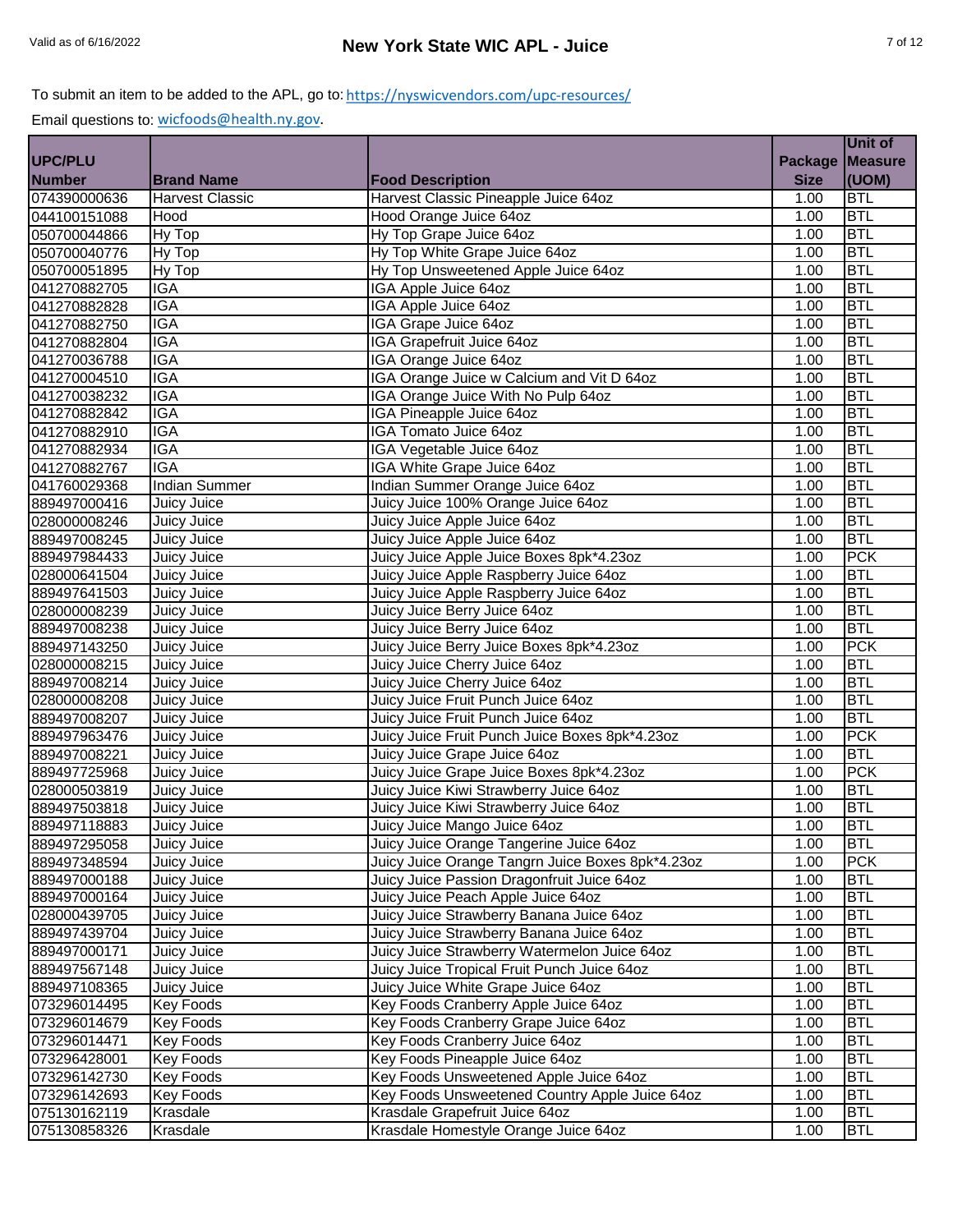|                |                       |                                                |                | Unit of        |
|----------------|-----------------------|------------------------------------------------|----------------|----------------|
| <b>UPC/PLU</b> |                       |                                                | <b>Package</b> | <b>Measure</b> |
| <b>Number</b>  | <b>Brand Name</b>     | <b>Food Description</b>                        | <b>Size</b>    | (UOM)          |
| 075130858319   | Krasdale              | Krasdale Orange Juice 64oz                     | 1.00           | <b>BTL</b>     |
| 075130160405   | Krasdale              | Krasdale Pure Pasturized Apple Juice 64oz      | 1.00           | <b>BTL</b>     |
| 041755007074   | Langers               | Langers Apple Berry Cherry Juice 64oz          | 1.00           | <b>BTL</b>     |
| 041755400080   | Langers               | Langers Apple Cranberry Grape Juice 64oz       | 1.00           | <b>BTL</b>     |
| 041755007012   | Langers               | Langers Apple Cranberry Juice 64oz             | 1.00           | <b>BTL</b>     |
| 041755007029   | Langers               | Langers Apple Grape Juice 64oz                 | 1.00           | <b>BTL</b>     |
| 041755400073   | Langers               | Langers Apple Grape Juice 64oz                 | 1.00           | <b>BTL</b>     |
| 041755001065   | Langers               | Langers Apple Juice 64oz                       | 1.00           | <b>BTL</b>     |
| 041755007081   | Langers               | Langers Apple Kiwi Strawberry Juice 64oz       | 1.00           | <b>BTL</b>     |
| 041755007036   | Langers               | Langers Apple Orange Pineapple Juice 64oz      | 1.00           | <b>BTL</b>     |
| 041755007098   | Langers               | Langers Apple Peach Mango Juice 64oz           | 1.00           | <b>BTL</b>     |
| 041755400059   | Langers               | Langers Berry Juice 64oz                       | 1.00           | <b>BTL</b>     |
| 041755002550   | Langers               | Langers Concord Grape Juice 64oz               | 1.00           | <b>BTL</b>     |
| 041755400066   | Langers               | Langers Fruit Punch Juice 64oz                 | 1.00           | <b>BTL</b>     |
| 041755009467   | Langers               | Langers Low Sodium Vegetable Juice 64oz        | 1.00           | <b>BTL</b>     |
| 041755002024   | Langers               | Langers Orange Juice 64oz                      | 1.00           | <b>BTL</b>     |
| 041755008064   | Langers               | Langers Pineapple Juice 64oz                   | 1.00           | <b>BTL</b>     |
| 041755009030   | Langers               | Langers Ruby Red Grapefruit Juice 64oz         | 1.00           | <b>BTL</b>     |
| 041755009474   | Langers               | Langers Spicy Vegetable Juice 64oz             | 1.00           | <b>BTL</b>     |
| 041755009450   | Langers               | Langers Vegetable Juice 64oz                   | 1.00           | <b>BTL</b>     |
| 074584050645   | Libby's               | Libbys Pineapple Juice 64oz                    | 1.00           | <b>BTL</b>     |
| 043427200387   | Lieber's              | Liebers Pineapple Juice 64oz                   | 1.00           | <b>BTL</b>     |
| 087328431242   | Lotus                 | Lotus Pineapple Juice 64oz                     | 1.00           | <b>BTL</b>     |
| 028500120714   | Lucky Leaf            | Lucky Leaf Apple Juice 64oz                    | 1.00           | <b>BTL</b>     |
| 085239665169   | <b>Market Pantry</b>  | Market Pantry Apple Juice 64oz                 | 1.00           | <b>BTL</b>     |
| 085239021620   | <b>Market Pantry</b>  | Market Pantry Grape Juice 64oz                 | 1.00           | <b>BTL</b>     |
| 085239114971   | <b>Market Pantry</b>  | Market Pantry Orange Juice 64oz                | 1.00           | <b>BTL</b>     |
| 085239665152   | <b>Market Pantry</b>  | Market Pantry White Grape Juice 64oz           | 1.00           | <b>BTL</b>     |
| 078742185118   | <b>Members Mark</b>   | Members Mark Apple Juice 64oz                  | 1.00           | <b>BTL</b>     |
| 014800000344   | Mott's                | Motts Apple Juice 64oz                         | 1.00           | <b>BTL</b>     |
| 014800004724   | <b>Motts</b>          | Motts Apple Mango Juice 64oz                   | 1.00           | <b>BTL</b>     |
| 014800004731   | <b>Motts</b>          | Motts Apple White Grape Juice 64oz             | 1.00           | <b>BTL</b>     |
| 014800316568   | Mott's                | Motts Natural Unsweetened Apple Juice 64oz     | 1.00           | <b>BTL</b>     |
| 072718101522   | Mr Pure               | Mr Pure 100% Orange Juice 64oz                 | 1.00           | <b>BTL</b>     |
| 037323120658   | Musselman's           | Musselmans Apple Juice 64oz                    | 1.00           | <b>BTL</b>     |
| 037323133146   | Musselman's           | Musselmans Apple Juice 64oz                    | 1.00           | <b>BTL</b>     |
| 4099100036367  | <b>Natures Nectar</b> | Natures Nectar 100% Grape Juice 64oz           | 1.00           | <b>BTL</b>     |
| 4099100036374  | <b>Natures Nectar</b> | Natures Nectar 100% White Grape Juice 64oz     | 1.00           | <b>BTL</b>     |
| 4099100036381  | <b>Natures Nectar</b> | Natures Nectar Apple Juice 64oz                | 1.00           | <b>BTL</b>     |
| 073314116828   | Nature's Own          | Natures Own Apple Juice 64oz                   | 1.00           | <b>BTL</b>     |
| 073314648817   | Natures Own           | Natures Own Grape Juice 64oz                   | 1.00           | <b>BTL</b>     |
| 720742444190   | New Square            | New Square Calcium Fortified Orange Juice 64oz | 1.00           | <b>BTL</b>     |
| 753792002645   | Northland             | Northland Blueberry Blackberry Acai Juice 64oz | 1.00           | <b>BTL</b>     |
| 753792002089   | Northland             | Northland Cranberry Blackberry Juice 64oz      | 1.00           | <b>BTL</b>     |
| 753792002065   | Northland             | Northland Cranberry Cherry Juice 64oz          | 1.00           | <b>BTL</b>     |
| 753792002034   | Northland             | Northland Cranberry Grape Juice 64oz           | 1.00           | <b>BTL</b>     |
| 753792002010   | Northland             | Northland Cranberry Juice 64oz                 | 1.00           | <b>BTL</b>     |
| 753792002317   | Northland             | Northland Cranberry Pomegranate Juice 64oz     | 1.00           | <b>BTL</b>     |
| 753792002041   | Northland             | Northland Cranberry Raspberry Juice 64oz       | 1.00           | <b>BTL</b>     |
| 753792002294   | Northland             | Northland Juice Cranberry Mango Juice 64oz     | 1.00           | <b>BTL</b>     |
| 753792002515   | Northland             | Northland Pomegranate Blueberry Juice 64oz     | 1.00           | <b>BTL</b>     |
| 753792002690   | Northland             | Northland Raspberry Blueberry Juice 64oz       | 1.00           | <b>BTL</b>     |
| 031200034243   | Ocean Spray           | Ocean Spray Apple Juice 64oz                   | 1.00           | <b>BTL</b>     |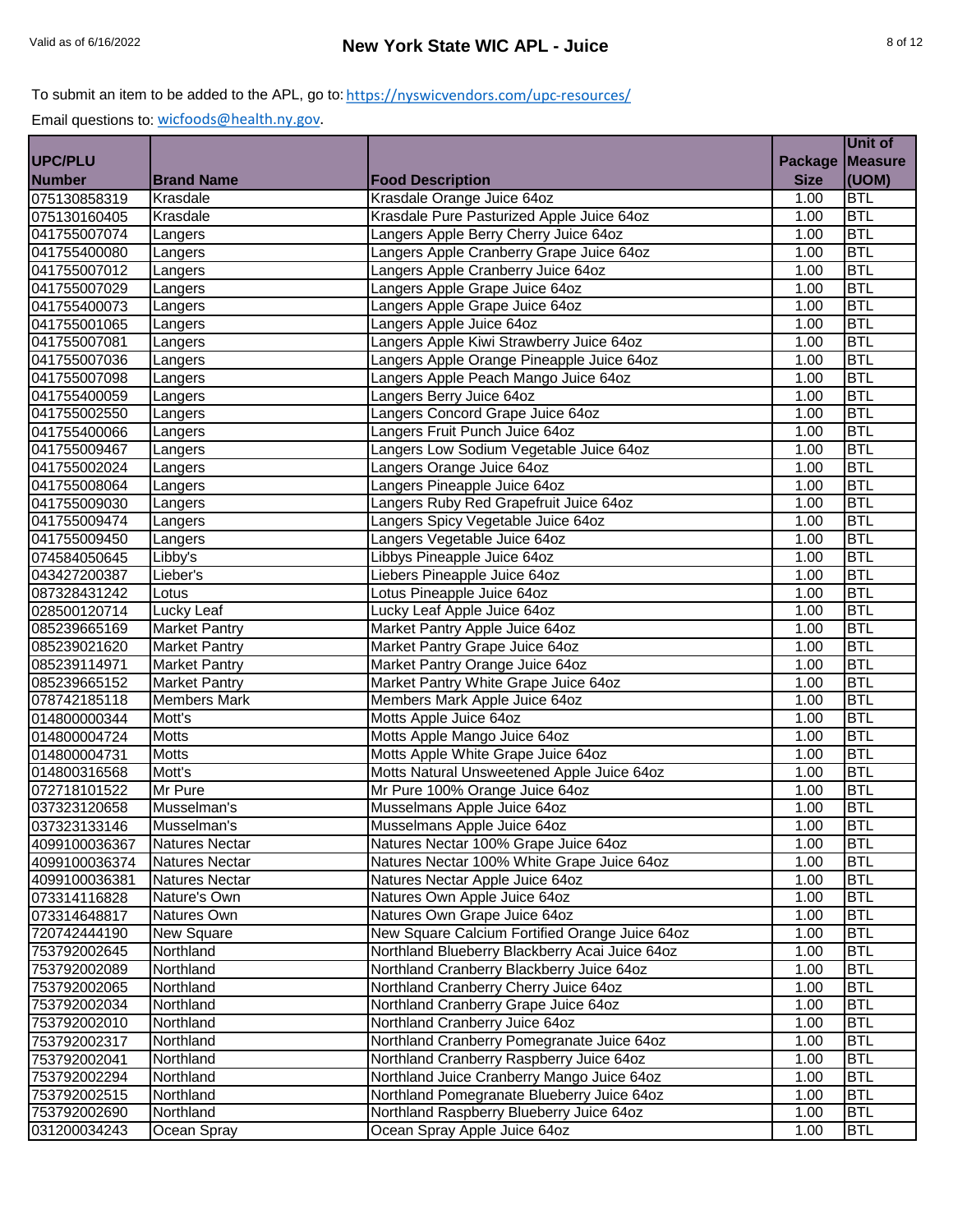|                |                   |                                                  |                | Unit of        |
|----------------|-------------------|--------------------------------------------------|----------------|----------------|
| <b>UPC/PLU</b> |                   |                                                  | <b>Package</b> | <b>Measure</b> |
| <b>Number</b>  | <b>Brand Name</b> | <b>Food Description</b>                          | <b>Size</b>    | (UOM)          |
| 031200034236   | Ocean Spray       | Ocean Spray Concord Grape Juice 64oz             | 1.00           | <b>BTL</b>     |
| 031200034687   | Ocean Spray       | Ocean Spray Cranberry Blackberry Juice 64oz      | 1.00           | <b>BTL</b>     |
| 031200034670   | Ocean Spray       | Ocean Spray Cranberry Cherry Juice 64oz          | 1.00           | <b>BTL</b>     |
| 031200034663   | Ocean Spray       | Ocean Spray Cranberry Concord Grape Juice 64oz   | 1.00           | <b>BTL</b>     |
| 031200014528   | Ocean Spray       | Ocean Spray Cranberry Elderberry Juice 64oz      | 1.00           | <b>BTL</b>     |
| 031200334695   | Ocean Spray       | Ocean Spray Cranberry Juice 64oz                 | 1.00           | <b>BTL</b>     |
| 031200034694   | Ocean Spray       | Ocean Spray Cranberry Juice 64oz                 | 1.00           | <b>BTL</b>     |
| 031200034649   | Ocean Spray       | Ocean Spray Cranberry Mango Juice 64oz           | 1.00           | <b>BTL</b>     |
| 031200034632   | Ocean Spray       | Ocean Spray Cranberry Pineapple Juice 64oz       | 1.00           | <b>BTL</b>     |
| 031200034724   | Ocean Spray       | Ocean Spray Cranberry Pomegranate Juice 64oz     | 1.00           | <b>BTL</b>     |
| 031200034717   | Ocean Spray       | Ocean Spray Cranberry Raspberry Juice 64oz       | 1.00           | <b>BTL</b>     |
| 031200288271   | Ocean Spray       | Ocean Spray Ruby Red Grapefruit Juice 64oz       | 1.00           | <b>BTL</b>     |
| 075355111893   | Old Orchard       | Old Orchard Acai Pomegranate Juice 64oz          | 1.00           | <b>BTL</b>     |
| 075355112104   | Old Orchard       | Old Orchard Apple Cranberry Juice 64oz           | 1.00           | <b>BTL</b>     |
| 075355112135   | Old Orchard       | Old Orchard Apple Juice 64oz                     | 1.00           | <b>BTL</b>     |
| 075355112111   | Old Orchard       | Old Orchard Berry Blend Juice 64oz               | 1.00           | <b>BTL</b>     |
| 075355111916   | Old Orchard       | Old Orchard Black Cherry Cranberry Juice 64oz    | 1.00           | <b>BTL</b>     |
| 075355112081   | Old Orchard       | Old Orchard Blueberry Pomegranate Juice 64oz     | 1.00           | <b>BTL</b>     |
| 075355112074   | Old Orchard       | Old Orchard Cherry Pomegranate Juice 64oz        | 1.00           | <b>BTL</b>     |
| 075355112067   | Old Orchard       | Old Orchard Cranberry Pomegranate Juice 64oz     | 1.00           | <b>BTL</b>     |
| 075355112166   | Old Orchard       | Old Orchard Grape Juice 64oz                     | 1.00           | <b>BTL</b>     |
| 075355112050   | Old Orchard       | Old Orchard Kiwi Strawberry Juice 64oz           | 1.00           | <b>BTL</b>     |
| 075355112173   | Old Orchard       | Old Orchard Orange Juice 64oz                    | 1.00           | <b>BTL</b>     |
| 075355112159   | Old Orchard       | Old Orchard Orange Tangerine Juice 64oz          | 1.00           | <b>BTL</b>     |
| 075355112128   | Old Orchard       | Old Orchard Peach Mango Juice 64oz               | 1.00           | <b>BTL</b>     |
| 075355112142   | Old Orchard       | Old Orchard Red Raspberry Juice 64oz             | 1.00           | <b>BTL</b>     |
| 075355112043   | Old Orchard       | Old Orchard Strawberry Watermelon Juice 64oz     | 1.00           | <b>BTL</b>     |
| 075355112180   | Old Orchard       | Old Orchard White Grape Juice 64oz               | 1.00           | <b>BTL</b>     |
| 075355112098   | Old Orchard       | Old Orchard Wild Cherry Juice 64oz               | 1.00           | <b>BTL</b>     |
| 070253223051   | Our Family        | Our Family Grapefruit Juice 64oz                 | 1.00           | <b>BTL</b>     |
| 050700009148   | Parade            | Parade Apple Juice 64oz                          | 1.00           | <b>BTL</b>     |
| 050700048376   | Parade            | Parade Apple Juice 64oz                          | 1.00           | <b>BTL</b>     |
| 050700084770   | Parade            | Parade Grapefruit Juice 64oz                     | 1.00           | <b>BTL</b>     |
| 041735024718   | <b>PICs</b>       | PICs Grape Juice 64oz                            | 1.00           | <b>BTL</b>     |
| 041735061812   | <b>PICs</b>       | PICs Low Sodium Vegetable Juice 64oz             | 1.00           | <b>BTL</b>     |
| 041735133342   | <b>PICs</b>       | PICs No Pulp Orange Juice with Calcium 64oz      | 1.00           | <b>BTL</b>     |
| 041735133465   | <b>PICs</b>       | PICs Orange Peach Mango Juice 64oz               | 1.00           | <b>BTL</b>     |
| 041735133397   | <b>PICs</b>       | PICs Pineapple Orange Juice 64oz                 | 1.00           | <b>BTL</b>     |
| 041735010568   | <b>PICs</b>       | PICs Tomato Juice 64oz                           | 1.00           | <b>BTL</b>     |
| 041735143648   | <b>PICs</b>       | PICs Total Juice Grape 64                        | 1.00           | <b>BTL</b>     |
| 041735143600   | <b>PICs</b>       | PICs Vegetable Juice 64oz                        | 1.00           | <b>BTL</b>     |
| 041735024725   | <b>PICs</b>       | PICs White Grape Juice 64oz                      | 1.00           | <b>BTL</b>     |
| 041735019806   | Price Chopper     | Price Chopper Apple Juice 64oz                   | 1.00           | <b>BTL</b>     |
| 041735019936   | Price Chopper     | Price Chopper Calcium Fortified Apple Juice 64oz | 1.00           | <b>BTL</b>     |
| 041735143266   | Price Chopper     | Price Chopper Grapefruit Juice 64oz              | 1.00           | <b>BTL</b>     |
| 041735133304   | Price Chopper     | Price Chopper Orange Juice With No Pulp 64oz     | 1.00           | <b>BTL</b>     |
| 041735012128   | Price Chopper     | Price Chopper Pineapple Juice 64oz               | 1.00           | <b>BTL</b>     |
| 041735143631   | Price Chopper     | Price Chopper Totally Juice Cherry Punch 64oz    | 1.00           | <b>BTL</b>     |
| 041735143655   | Price Chopper     | Price Chopper Totally Juice Punch 64oz           | 1.00           | <b>BTL</b>     |
| 041735063809   | Price Chopper     | Price Chopper White Grape Peach Juice 64oz       | 1.00           | <b>BTL</b>     |
| 041735143624   | Price Chopper     | Price Choppper Berry Blend 64oz                  | 1.00           | <b>BTL</b>     |
| 041190755677   | <b>Price Rite</b> | Price Rite Apple Juice 64oz                      | 1.00           | <b>BTL</b>     |
| 041190750214   | Price Rite        | Price Rite Grapefruit Juice 64oz                 | 1.00           | <b>BTL</b>     |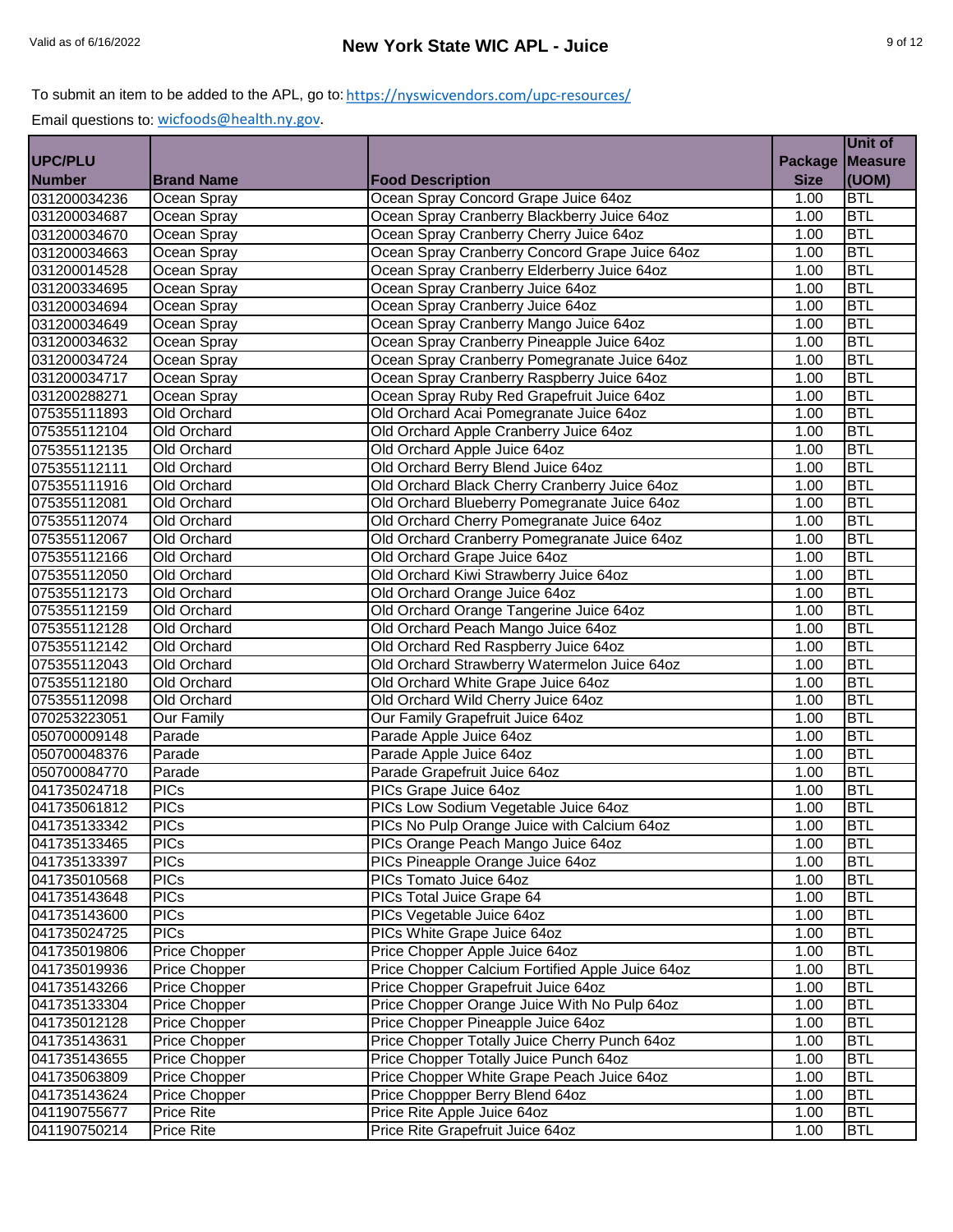|                |                         |                                                  |                    | Unit of        |
|----------------|-------------------------|--------------------------------------------------|--------------------|----------------|
| <b>UPC/PLU</b> |                         |                                                  | <b>Package</b>     | <b>Measure</b> |
| <b>Number</b>  | <b>Brand Name</b>       | <b>Food Description</b>                          | <b>Size</b>        | (UOM)          |
| 041190757824   | <b>Price Rite</b>       | Price Rite Orange Juice 64oz                     | 1.00               | <b>BTL</b>     |
| 050700004198   | Red and White           | Red and White Apple Juice 64oz                   | 1.00               | <b>BTL</b>     |
| 050700050867   | <b>Red and White</b>    | Red and White Unsweetened Apple Juice 64oz       | 1.00               | <b>BTL</b>     |
| 041152400140   | <b>Ruby Kist</b>        | Ruby Kist Apple Juice 64oz                       | 1.00               | <b>BTL</b>     |
| 041152210602   | Ruby Kist               | Ruby Kist Grape Juice 64oz                       | 1.00               | <b>BTL</b>     |
| 041152300204   | Ruby Kist               | Ruby Kist Grapefruit Juice 64oz                  | 1.00               | <b>BTL</b>     |
| 041152290093   | Ruby Kist               | Ruby Kist Orange Juice 64oz                      | 1.00               | <b>BTL</b>     |
| 041152210206   | Ruby Kist               | Ruby Kist Pineapple Juice 64oz                   | 1.00               | <b>BTL</b>     |
| 041152210619   | Ruby Kist               | Ruby Kist White Grape Juice 64oz                 | 1.00               | <b>BTL</b>     |
| 078742026275   | Sam's Choice            | Sams Choice Apple Juice 64oz                     | 1.00               | <b>BTL</b>     |
| 037100003488   | Seneca                  | Seneca Apple Juice 64oz                          | 1.00               | <b>BTL</b>     |
| 076301722279   | <b>Sesame Street</b>    | Sesame Street Big Bird Apple Juice 64oz          | 1.00               | <b>BTL</b>     |
| 076301722200   | <b>Sesame Street</b>    | Sesame Street Cookie Monster Berry Juice 64oz    | 1.00               | <b>BTL</b>     |
| 076301722132   | <b>Sesame Street</b>    | Sesame Street Elmos Fruit Punch Juice 64oz       | 1.00               | <b>BTL</b>     |
| 076301753723   | <b>Sesame Street</b>    | Sesame Street Mango Strawberry Juice 64oz        | 1.00               | <b>BTL</b>     |
| 041130305665   | Shopper's Value         | Shoppers Value Orange Juice 64oz                 | 1.00               | <b>BTL</b>     |
| 041190003679   | ShopRite                | ShopRite Apple Juice 64oz                        | 1.00               | <b>BTL</b>     |
| 041190017232   | ShopRite                | ShopRite Grapefruit Juice 64oz                   | 1.00               | <b>BTL</b>     |
| 015400835756   | Shurfine                | Shurfine Apple Juice 64oz                        | 1.00               | <b>BTL</b>     |
| 015400836395   | Shurfine                | Shurfine Calcium Added Orange Juice 64oz         | 1.00               | <b>BTL</b>     |
| 015400828901   | Shurfine                | Shurfine Calcium Rich Orange Juice 64oz          | 1.00               | <b>BTL</b>     |
| 015400856737   | Shurfine                | Shurfine Cranberry Apple Juice 64oz              | 1.00               | <b>BTL</b>     |
| 015400856720   | Shurfine                | Shurfine Cranberry Blend Juice 64oz              | 1.00               | <b>BTL</b>     |
| 015400824897   | Shurfine                | Shurfine Cranberry Pomegranate Juice 64oz        | 1.00               | <b>BTL</b>     |
| 015400856744   | Shurfine                | Shurfine Cranberry Raspberry Juice 64oz          | 1.00               | <b>BTL</b>     |
| 015400835961   | Shurfine                | Shurfine Grape Juice 64oz                        | 1.00               | <b>BTL</b>     |
| 015400856928   | Shurfine                | Shurfine Grapefruit Juice 64oz                   | 1.00               | <b>BTL</b>     |
| 015400835312   | Shurfine                | Shurfine Orange Juice 64oz                       | 1.00               | <b>BTL</b>     |
| 015400835046   | Shurfine                | Shurfine Pineapple Juice 64oz                    | 1.00               | <b>BTL</b>     |
| 015400833523   | Shurfine                | Shurfine Premium Squeezed Orange Juice 64oz      | 1.00               | <b>BTL</b>     |
| 015400860895   | Shurfine                | Shurfine Tomato Juice 64oz                       | 1.00               | <b>BTL</b>     |
| 015400860888   | Shurfine                | Shurfine Vegetable Juice 64oz                    | 1.00               | <b>BTL</b>     |
| 015400835978   | Shurfine                | Shurfine White Grape Juice 64oz                  | 1.00               | <b>BTL</b>     |
| 021130310012   | <b>Signature Select</b> | Signature Select Apple Cider 64oz                | $\overline{1}$ .00 | <b>BTL</b>     |
| 021130310081   | <b>Signature Select</b> | Signature Select Apple Juice 64oz                | 1.00               | <b>BTL</b>     |
| 021130072651   | <b>Signature Select</b> | Signature Select Calcium Vit D Orange Juice 64oz | 1.00               | <b>BTL</b>     |
| 021130313389   | Signature Select        | Signature Select Cran Concord Grape Juice 64oz   | 1.00               | <b>BTL</b>     |
| 021130313365   | <b>Signature Select</b> | Signature Select Cranberry Juice 64oz            | 1.00               | <b>BTL</b>     |
| 021130313372   | <b>Signature Select</b> | Signature Select Cranberry Raspberry Juice 64oz  | 1.00               | <b>BTL</b>     |
| 021130312559   | Signature Select        | Signature Select Grape Juice 64oz                | 1.00               | <b>BTL</b>     |
| 021130152087   | Signature Select        | Signature Select Grapefruit Juice 64oz           | 1.00               | <b>BTL</b>     |
| 021130072682   | Signature Select        | Signature Select Homestyle Orange Juice 64oz     | 1.00               | <b>BTL</b>     |
| 021130136858   | Signature Select        | Signature Select Low Sodium Vegetable Juice 64oz | 1.00               | <b>BTL</b>     |
| 021130072514   | Signature Select        | Signature Select No Pulp Orange Juice 64oz       | 1.00               | <b>BTL</b>     |
| 021130314126   | <b>Signature Select</b> | Signature Select Orange Juice 64oz               | 1.00               | <b>BTL</b>     |
| 021130313792   | Signature Select        | Signature Select Pineapple Juice 64oz            | 1.00               | <b>BTL</b>     |
| 021130318025   | Signature Select        | Signature Select Tomato Juice 64oz               | 1.00               | <b>BTL</b>     |
| 021130316168   | Signature Select        | Signature Select Vegetable Juice 64oz            | 1.00               | <b>BTL</b>     |
| 021130312535   | Signature Select        | Signature Select White Grape Juice 64oz          | 1.00               | <b>BTL</b>     |
| 021130314119   | <b>Signature Select</b> | Signature Select White Grapefruit Juice 64oz     | 1.00               | <b>BTL</b>     |
| 688267075230   | Stop and Shop           | Stop and Shop Apple Cider Juice 64oz             | 1.00               | <b>BTL</b>     |
| 688267152320   | Stop and Shop           | Stop and Shop Apple Juice 64oz                   | 1.00               | <b>BTL</b>     |
| 688267076725   | Stop and Shop           | Stop and Shop Berry Juice Blend 64oz             | 1.00               | <b>BTL</b>     |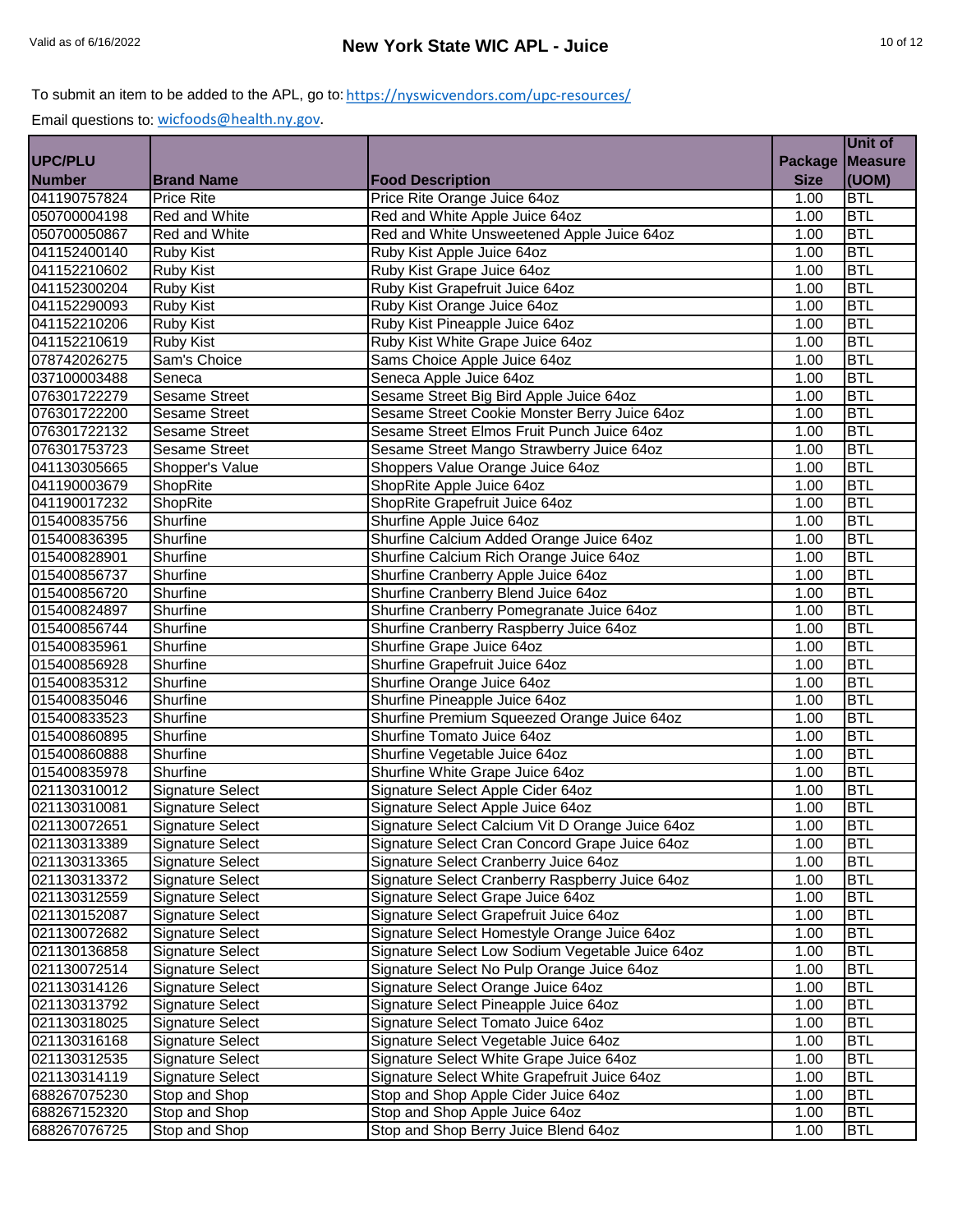|               |                        |                                                    |                | Unit of        |
|---------------|------------------------|----------------------------------------------------|----------------|----------------|
| UPC/PLU       |                        |                                                    | <b>Package</b> | <b>Measure</b> |
| <b>Number</b> | <b>Brand Name</b>      | <b>Food Description</b>                            | <b>Size</b>    | (UOM)          |
| 688267076732  | Stop and Shop          | Stop and Shop Cherry Juice Blend 64oz              | 1.00           | <b>BTL</b>     |
| 688267074837  | Stop and Shop          | Stop and Shop Cranberry Apple Juice Blend 64oz     | 1.00           | <b>BTL</b>     |
| 688267075261  | Stop and Shop          | Stop and Shop Cranberry Grape Juice 64oz           | 1.00           | <b>BTL</b>     |
| 688267075254  | Stop and Shop          | Stop and Shop Cranberry Juice Blend 64oz           | 1.00           | <b>BTL</b>     |
| 688267071331  | Stop and Shop          | Stop and Shop Cranberry Raspberry Blend Juice 64oz | 1.00           | <b>BTL</b>     |
| 688267076756  | Stop and Shop          | Stop and Shop Fruit Punch Juice 64oz               | 1.00           | <b>BTL</b>     |
| 688267076749  | Stop and Shop          | Stop and Shop Grape Juice Blend 64oz               | 1.00           | <b>BTL</b>     |
| 688267011245  | Stop and Shop          | Stop And Shop No Pulp Orange Juice 64oz            | 1.00           | <b>BTL</b>     |
| 688267075278  | Stop and Shop          | Stop and Shop No Sugar Calcium Apple Juice 64oz    | 1.00           | <b>BTL</b>     |
| 688267126215  | Stop and Shop          | Stop and Shop Orange Juice w Calcium Vit D 64oz    | 1.00           | <b>BTL</b>     |
| 688267122613  | Stop and Shop          | Stop and Shop Original Vegetable Juice 64oz        | 1.00           | <b>BTL</b>     |
| 688267122606  | Stop and Shop          | Stop And Shop Tomato Juice 64oz                    | 1.00           | <b>BTL</b>     |
| 688267027031  | Stop and Shop          | Stop and Shop Unsweetened Apple Juice 64oz         | 1.00           | <b>BTL</b>     |
| 688267075124  | Stop and Shop          | Stop and Shop Unsweetened Apple Juice 64oz         | 1.00           | <b>BTL</b>     |
| 688267076596  | Stop and Shop          | Stop and Shop White Grape Juice 64oz               | 1.00           | <b>BTL</b>     |
| 688267075063  | Stop and Shop          | Stop and Shop White Grapefruit Juice 64oz          | 1.00           | <b>BTL</b>     |
| 023627200066  | Super A                | Super A Apple Juice 64oz                           | 1.00           | <b>BTL</b>     |
| 193476001128  | <b>Thats Smart</b>     | Thats Smart Grape Juice 64oz                       | 1.00           | <b>BTL</b>     |
| 051933343382  | <b>Tipton Grove</b>    | Tipton Grove 100% Cranberry Juice 64oz             | 1.00           | <b>BTL</b>     |
| 051933124523  | <b>Tipton Grove</b>    | Tipton Grove 100% Grape Juice 64oz                 | 1.00           | <b>BTL</b>     |
| 051933053144  | <b>Tipton Grove</b>    | Tipton Grove 100% Orange Juice 64oz                | 1.00           | <b>BTL</b>     |
| 051933361898  | <b>Tipton Grove</b>    | Tipton Grove 100% Pineapple Juice 64oz             | 1.00           | <b>BTL</b>     |
| 051933361232  | <b>Tipton Grove</b>    | Tipton Grove 100% White Grape Juice 64oz           | 1.00           | <b>BTL</b>     |
| 051933115828  | <b>Tipton Grove</b>    | Tipton Grove Apple Juice 64oz                      | 1.00           | <b>BTL</b>     |
| 070784152226  | <b>Tops</b>            | Tops All Natural Unsweetened Apple Juice 64oz      | 1.00           | <b>BTL</b>     |
| 070784152264  | <b>Tops</b>            | Tops Apple Juice 64oz                              | 1.00           | <b>BTL</b>     |
| 070784152363  | <b>Tops</b>            | Tops Cranberry Juice 64oz                          | 1.00           | <b>BTL</b>     |
| 070784152707  | <b>Tops</b>            | Tops Grape Juice 64oz                              | 1.00           | <b>BTL</b>     |
| 070784152547  | <b>Tops</b>            | Tops Grape Juice with Calcium and Fiber 64oz       | 1.00           | <b>BTL</b>     |
| 070784024004  | <b>Tops</b>            | Tops Orange Juice 64oz                             | 1.00           | <b>BTL</b>     |
| 070784152882  | <b>Tops</b>            | Tops Truly Cherry Juice 64oz                       | 1.00           | <b>BTL</b>     |
| 070784152868  | <b>Tops</b>            | Tops Truly Juice Berry 64oz                        | 1.00           | <b>BTL</b>     |
| 070784152929  | Tops                   | Tops Truly Juice Punch 64oz                        | 1.00           | <b>BTL</b>     |
| 070784152240  | <b>Tops</b>            | Tops Unsweetened Apple Juice 64oz                  | 1.00           | <b>BTL</b>     |
| 070784152721  | <b>Tops</b>            | Tops White Grape Juice 64oz                        | 1.00           | <b>BTL</b>     |
| 053600110402  | <b>Tree Ripe</b>       | Tree Ripe No Pulp Orange Juice 64oz                | 1.00           | <b>BTL</b>     |
| 053600110426  | <b>Tree Ripe</b>       | Tree Ripe Orange Juice with Calcium 64oz           | 1.00           | <b>BTL</b>     |
| 053600110419  | <b>Tree Ripe</b>       | Tree Ripe Some Pulp Orange Juice 64oz              | 1.00           | <b>BTL</b>     |
| 028700117712  | Tree Top               | Tree Top Pineapple Orange Juice 64oz               | 1.00           | <b>BTL</b>     |
| 048500005729  | Tropicana              | Tropicana Orange Juice 64oz                        | 1.00           | <b>BTL</b>     |
| 078800110885  | <b>Upstate Farms</b>   | Upstate Farms Orange Juice 64oz                    | 1.00           | <b>BTL</b>     |
| 078800110878  | <b>Upstate Premium</b> | Upstate Premium Orange Juice 64oz                  | 1.00           | <b>BTL</b>     |
| 073296056686  | <b>Urban Meadow</b>    | Urban Meadow Apple Cranberry Juice 64oz            | 1.00           | <b>BTL</b>     |
| 073296068061  | Urban Meadow           | Urban Meadow Apple Juice 64oz                      | 1.00           | <b>BTL</b>     |
| 073296056709  | <b>Urban Meadow</b>    | Urban Meadow Cranberry Grape Juice 64oz            | 1.00           | <b>BTL</b>     |
| 073296056662  | <b>Urban Meadow</b>    | Urban Meadow Cranberry Juice 64oz                  | 1.00           | <b>BTL</b>     |
| 073296056679  | <b>Urban Meadow</b>    | Urban Meadow Cranberry Pomegranate Juice 64oz      | 1.00           | <b>BTL</b>     |
| 051000152787  | V8                     | V8 Low Sodium Vegetable Juice 64oz                 | 1.00           | <b>BTL</b>     |
| 051000207883  | V8                     | V8 Spicy Hot Vegetable Juice 64oz                  | 1.00           | <b>BTL</b>     |
| 051000069924  | V <sub>8</sub>         | V8 Vegetable Juice 64oz                            | 1.00           | <b>BTL</b>     |
| 077890127940  | Wegmans                | Wegmans 100% White Grape Juice 64oz                | 1.00           | <b>BTL</b>     |
| 077890687734  | Wegmans                | Wegmans Apple Juice 64oz                           | 1.00           | <b>BTL</b>     |
| 077890880289  | Wegmans                | Wegmans Berry Juice 64oz                           | 1.00           | <b>BTL</b>     |
|               |                        |                                                    |                |                |